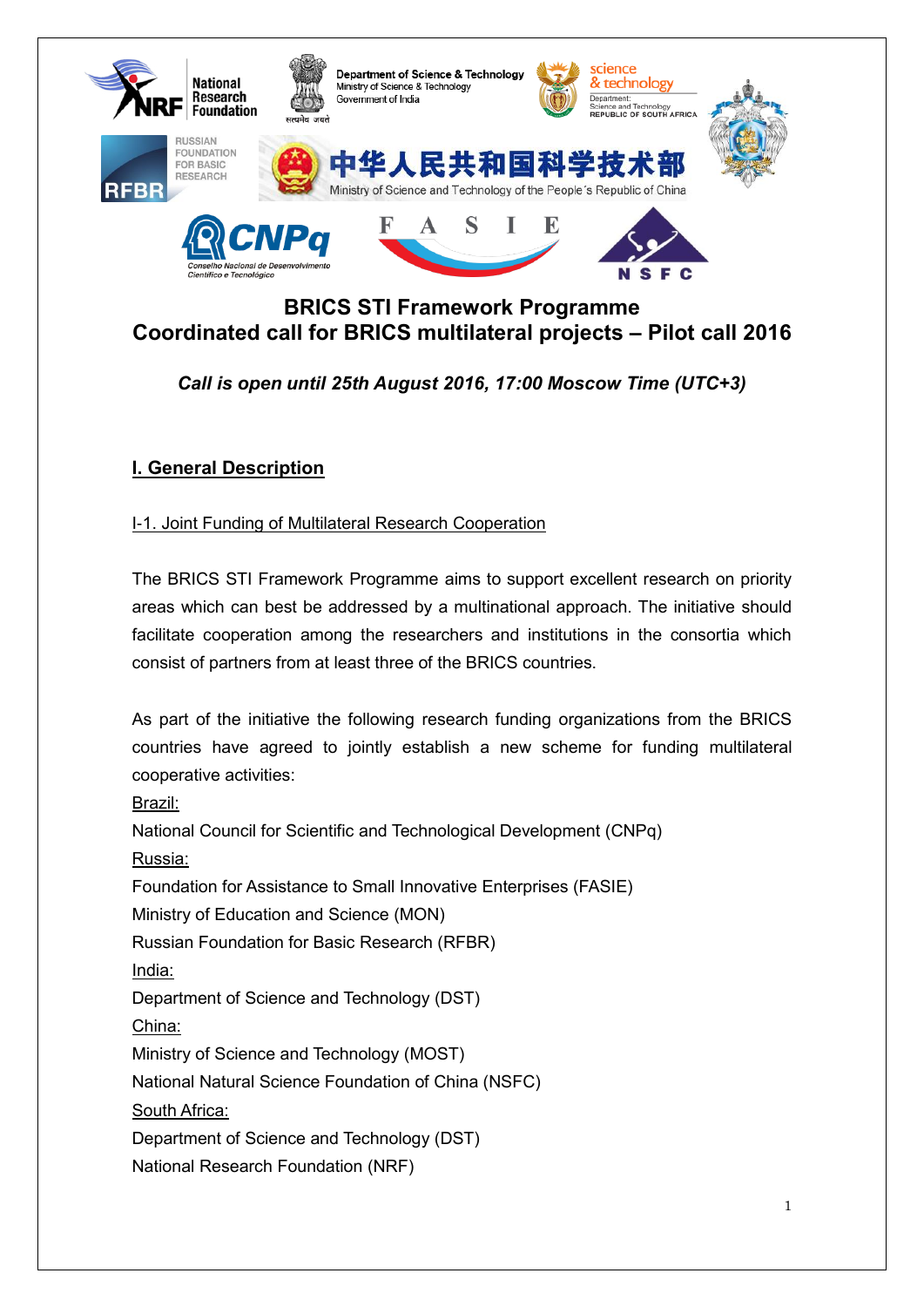#### I-2. Aim of the Joint Call and Thematic areas

Collaborative multilateral basic, applied and innovation research projects in the following thematic areas can be submitted in response to the call:

#### **(a) Prevention and monitoring of natural disasters**

Human factors such as globalization, population growth, poverty, urbanization and changes in land use are aggravating the negative consequences of natural hazards. Earthquakes and more frequent and intense extreme weather and climate events are also increasing the risks faced by populations living in vulnerable areas. The losses are increasing in BRICS countries. Repeated exposure to disasters is hampering sustainable development in vulnerable localities. Although we have increased scientific knowledge and technology, we have not yet been successful in anticipating and effectively coping with unprecedented natural hazards. We need to identify potential risks, evaluate system vulnerabilities, take action from lessons learnt from past experiences and improve emergency preparedness and capacities to manage crises. At present, international collaboration in disaster risk reduction is not sufficient.

To reconcile the relationships between development, environmental issues, and improved resilience to disasters, important global decisions were made and came to fruition in 2015, with the Sendai Framework for Disaster Risk Reduction (SFDRR) in March. To end poverty and hunger and make human settlement inclusive, safe, resilient and sustainable, it is essential to strengthen capacity for adaptation to climate change and holistic disaster risk management at all levels. It is first of all important to identify, visualize, and evaluate under-recognized disaster risks that hinder sustainable development by taking a holistic view of the changes in hazards, vulnerabilities and exposures arising from societal and environmental problems. Metrics and indicators should be developed for evaluating vulnerability and resilience. Then, effective measures should be taken to anticipate, prepare for, and reduce the consequent disaster risks. It is equally essential to be able to develop response and recovery countermeasures even in the face of disasters and to build capabilities to make proper decisions for action in a timely manner to protect lives, livelihoods, and communities in order to fully recover from the impact of a disaster. Thus, it is critical to construct societies resilient to disasters by improving understanding of natural and human-made hazards, by developing new technologies for disaster prevention, by constantly raising political and public awareness and by preparing for effective emergency response -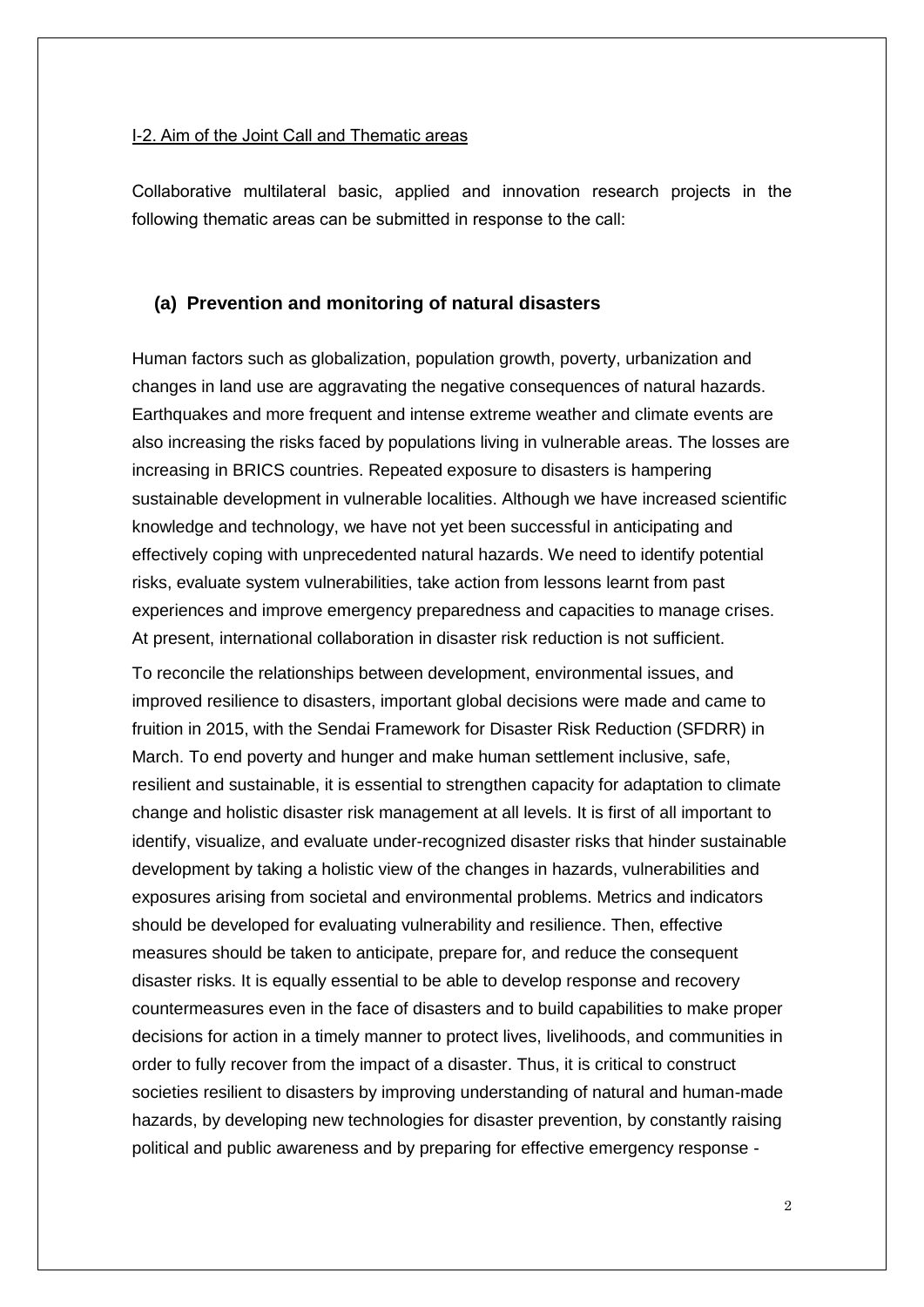including mental and physical health management - and recovery under the concept of "Build Back Better."

To build such resilient societies, scientists and engineers should develop and practice concrete steps to make full use of science and technology with the following two perspectives. The first perspective concerns the promotion of inter-disciplinary research between natural/applied sciences and humanities/social sciences, the former specializing in understanding disaster occurrence mechanisms and design/maintenance of infrastructure and its functions, and the latter in evaluating disaster impact on socio-economic activities and analyzing human perceptions from the viewpoint of behavioral science. The integration of these two domains should be proactively pursued to enhance the disaster reduction capabilities of humankind. The second perspective concerns the promotion of trans-disciplinary cooperation, which enables the social implementation of science and technology for disaster risk reduction, through effective collaboration with Future Earth, to secure sustainable development. Efforts should be made to develop and strengthen a national platform for disaster risk reduction where scientists and practitioners in each country can work closely together with all relevant stakeholders based on discussions on the actual situations faced by their respective countries in their mother tongues

The priority (thematic) areas addressed in this call for proposals in the BRICS is as follow:

#### **1. Understanding Disaster Risk.**

It is critically important to make unflinching efforts for understanding hazards expected to happen and for reducing vulnerability of our infrastructure and society. To make the efforts bear fruit, each country should be supported in

- Collecting and archiving hazard event records and characterizing them with relevant information on land use and socio-economic activities
- Producing wide-area hazards and its impact data and information with the utilization of satellite observation and numerical modeling
- Producing reliable disaster statistics will be conductive to allowing each country to make well-informed decision making for disaster risk reduction.
- Improving assessment of disaster risks, monitoring and prediction of changes in disaster risks levels,
- Conducting data integration, analysis and visualization supporting a holistic understanding of disaster processes and consequences.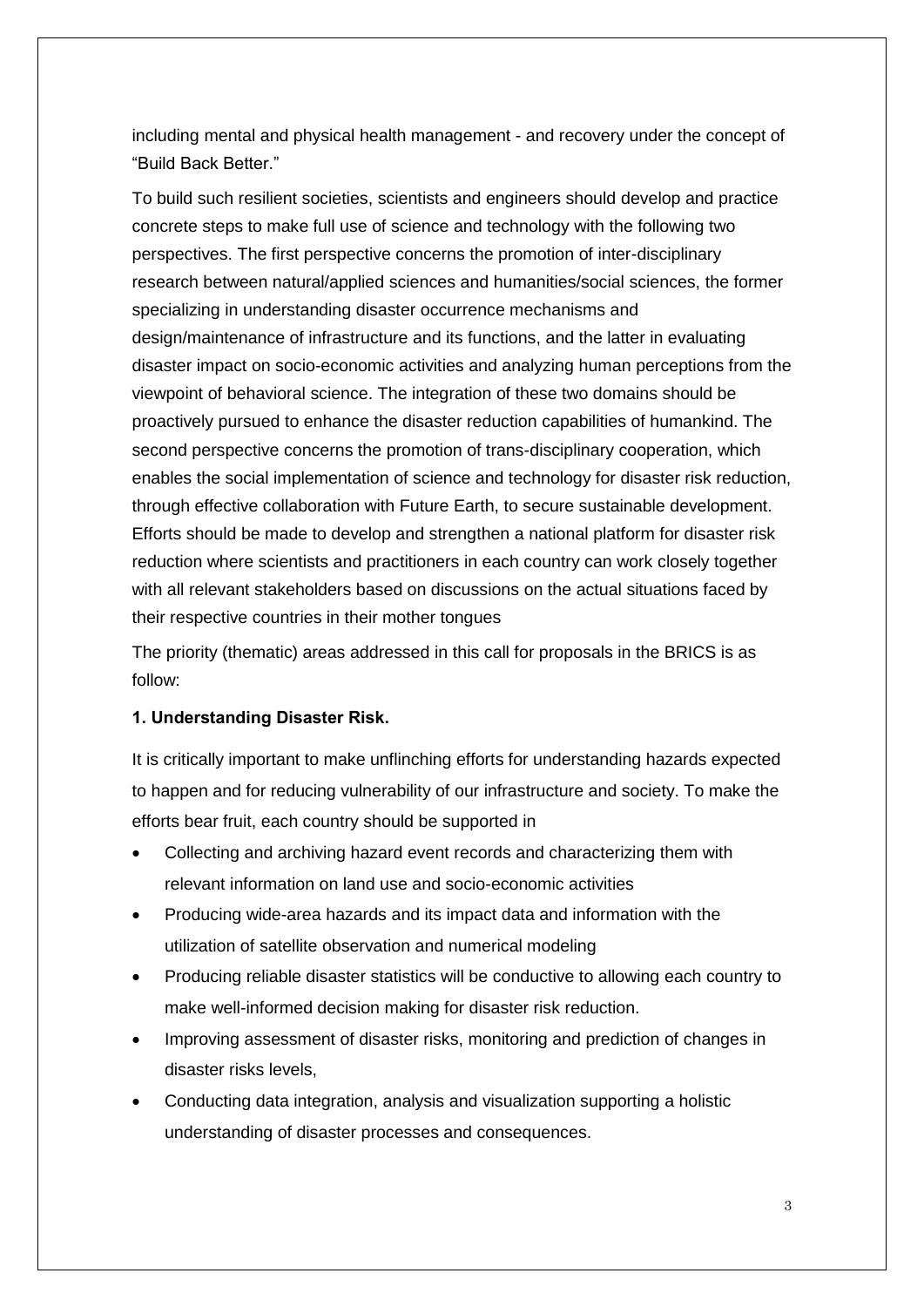#### **2. Strengthening Disaster Risk Governance to Manage Disaster Risk.**

in order to Strengthen Disaster Risk Governance, Initiatives should provide support in

- How society may curb the increase in disaster vulnerability arising from misguided development activities in land use, construction of infrastructure and housing.
- How individuals, communities and authorities may behave appropriately and be better informed before and during emergencies for protecting their lives, livelihoods and health.

Meanwhile, It is urgent to strengthen international cooperation in the development of monitoring, systems (in situ and from satellite technology), early warning networks and enhanced emergency cooperation during disasters, such as the International Disaster Charter by space agencies. BRICS should also

 Support initiating a forum to discuss practical solutions to reduce disaster risks in line with the Sendai Framework, with all types of stakeholders from all over the world.

#### **(b) Water resources and pollution treatment**

Sustainable Water Resources Management and Pollution Treatment is a response to one of the most important global challenges for growing water stress and water crisis (in several regions).

This priority (thematic) area addresses research applications in two major thematic fields: Water Resources Management; Water Pollution Treatment.

**Water Resources Management** includes STI, inter alia: sustainable water resources management and governance, including water withdrawal reduction, water conservation by largest consumers, and transboundary pollution prevention and reduction; securing drinking water, sanitation and hygiene (WASH), prevention of for all water-related diseases; evaporation control technologies; monitoring an prevention of water- related disasters; sustainable management of water ecosystems; ICT for water resource management and governance; desalination in large volumes.

**Water Pollution Treatment** includes STI, inter alia: industrial and agricultural wastewater pollution treatment, providing adequate water quality and quantity; domestic wastewater, storm and urban runoff treatment; economically viable use of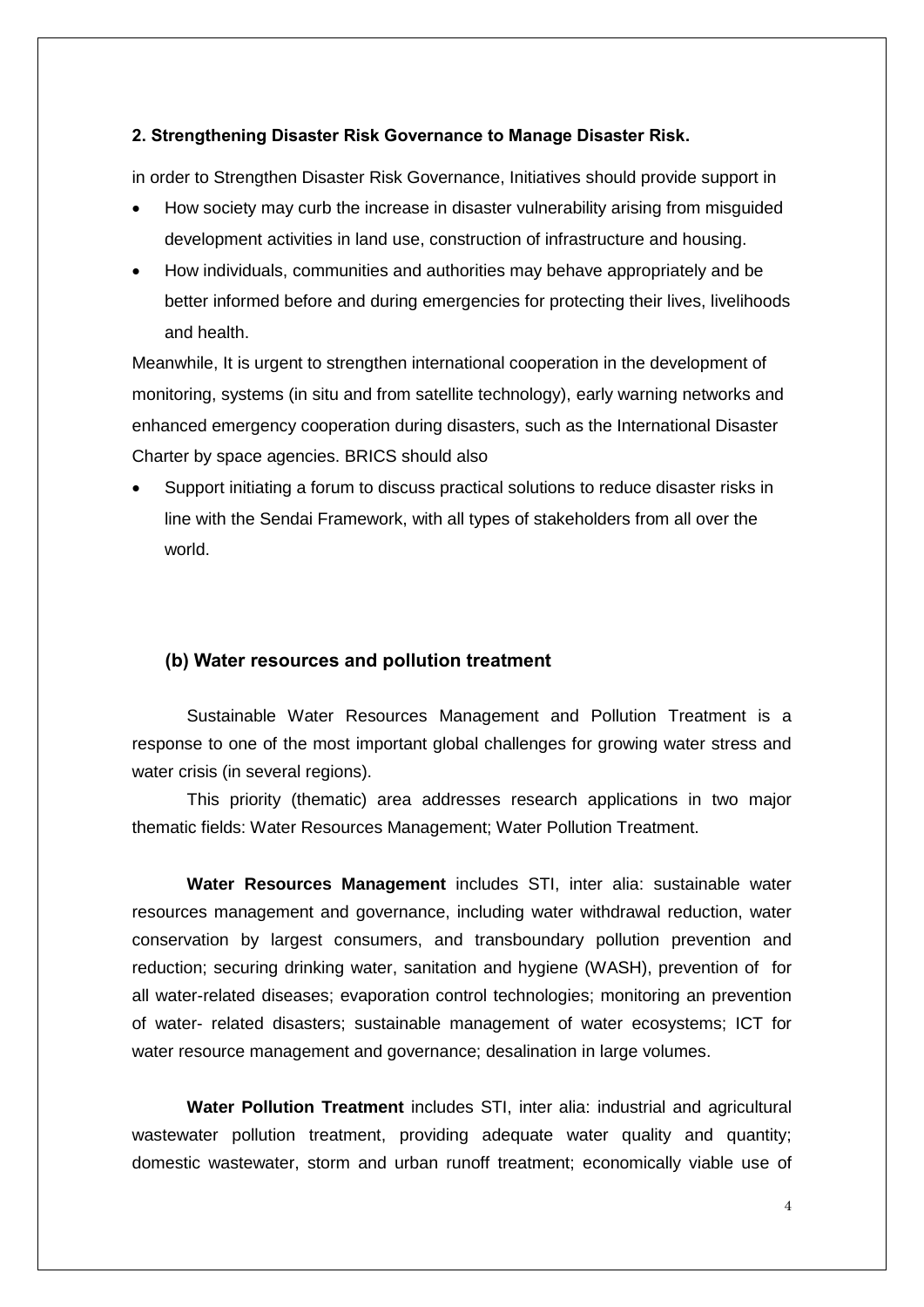chlorine-free water treatment technologies and nanotechnology for pollution control and desalination; reuse and recycling of water as a resource; control of marine pollution including oil-spills, marine litter, ballast water treatment and seaport waste treatment systems.

# **(c) Geospatial technology and its applications**

Globally, Geospatial Technology has made inroads into various sectors of development cutting across public, private and non-profit domains. In order to cater to the growing demand of Geospatial Information, Tools/ Technologies, and Skills in their respective economies, the BRICS Nations have been investing in developing reliable geospatial information infrastructures and putting in place appropriate policies.

In the above backdrop, the First Call for Proposal intends to promote Geospatial Research, Technology Development and Applications at national, regional and global levels for Good Governance and Decision-making. This is proposed to be achieved through joint programmes and projects by harnessing the core competencies of the Academia; Research Institutions; Government Agencies and Industries of the BRICS Countries. In the long run, it is envisaged to establish a Joint BRICS Geospatial Research Centre that could harness the potential of Geospatial Technology in providing good governance Services and improved systems for decision-making.

The following six priority areas have thus been identified through deliberations/ consultations amongst the Geospatial Technology representatives from the BRICS Countries.

• Geosciences collaboration (Geodesy): Research collaborations in the domains of Mathematical Geodesy and Physical Geodesy, The Global Space-ground Integrated Geodetic Reference Frame Construction, Satellite Gravity Data Processing and its Application, Development of Prospective Technologies in Geodesy, Applications of GNSS to Studies in Geodesy, Navigation, Earth Deformations; Modern techniques for Geodetic Network Analyses etc.

• Remote Sensing data processing for People-centric Applications: With the launching of indigenous remote sensing satellites and availability of various other earth observation tools/ technologies, BRICS Nations are now equipped to utilize the data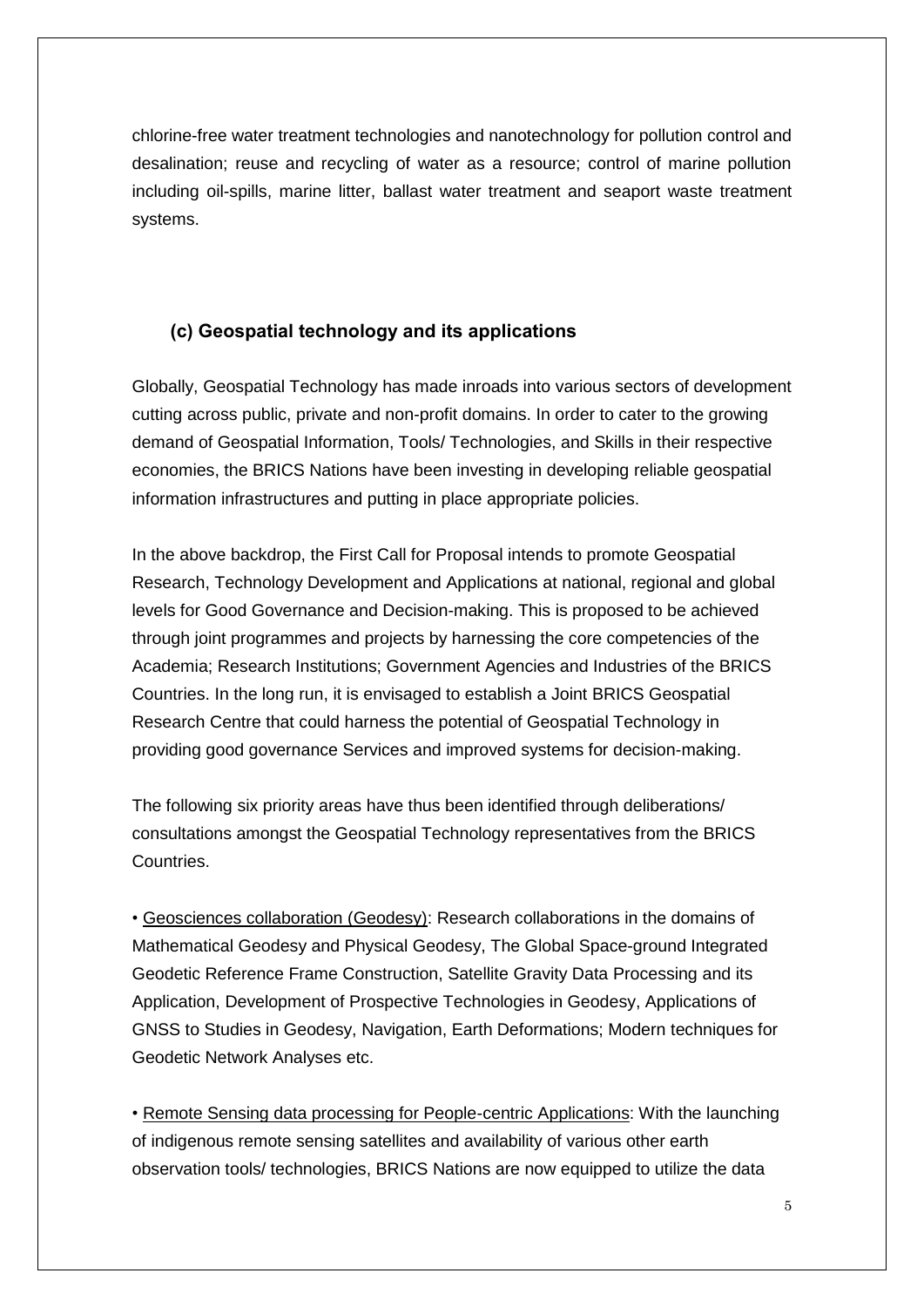generated by these satellites for various development oriented applications. This provides foundation to build a global radiation and geometric calibration and validation network for remote sensing data and geospatial products through making full use of the diversification in terrain surface, sun lighting, atmosphere and background climate conditions within BRICS. Proposals are invited in (though not restricted to) areas like Earth Observation Data and Geospatial Information Products Joint Calibration and Verification, Remote Sensing Data Processing and Typical Features Dynamic Monitoring for Applications in Agriculture, Ecology, Infrastructure Management, Land Use Land Cover Study, Water Resources and Development of Smart Cities.

• Policy and Data Availability: Policies, technologies and infrastructure on delivering data, information and knowledge are critical to informed decision making. Proposals are thus invited on The Establishment Of Regional Remote Sensing Information Products Sharing Platform, The Development of the Regional Mechanism of Geospatial Information Resources Integration and The Global Standardization Of Geospatial Products, Utilization of Open Geospatial Data amongst the BRICS Nations that may in the long run lead to the development of the BRICS Geospatial Data Portal useful to the promotion of common global and domestic interests for people-centric development and the application of remote sensing information products within BRICS.

#### **(d) New and renewable energy, and energy efficiency**

To encourage research institutions, enterprises, universities and other relevant entities from BRICS countries to jointly develop collaboration and demonstration projects on new and renewable energy, energy saving, and energy efficiency. The priority topics for this first call are:

**New and Renewable Energy**: Photovoltaic Power Generation and System Application Technology; High Quality Biomass Energy Utilization Technology; New Technology for Energy Storage.

**Energy Efficiency**: Development of Accelerated Life Cycle Models for LED Lamps; Development of Solar Powered LED Lighting Systems with Distributed Batteries; Research on the key technologies of coal to clean gaseous fuel and its environmental protection to realize clean and efficient coal utilization.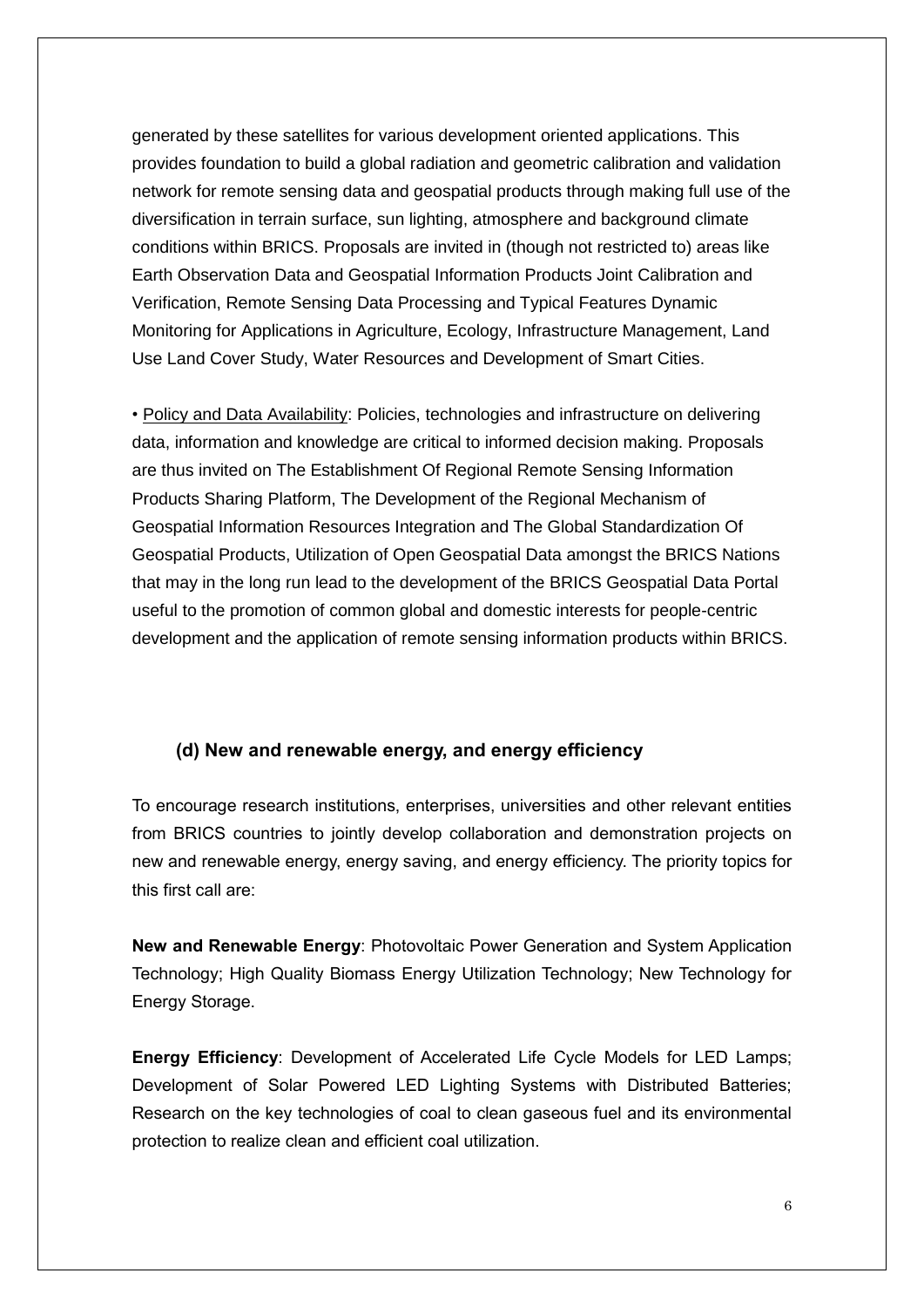## **(e) Astronomy**

The BRICS member countries have strong traditions of excellence in astronomy with many of their scientists making outstanding contributions in this field of human endeavour. All without exception are playing a leading role in the development and exploitation of various international astronomy projects. South Africa is a leading partner in the international consortium on the Square Kilometre Array (SKA). China is building the Five-hundred Metre Aperture Spherical *Telescope (*FAST) radio telescope and India's *Giant Metre wave Radio Telescope* (GMRT) is considered the world's largest metre wave radio telescope. Similarly China's Large Sky Area Multi-Object Fibre Spectroscopic Telescope (LAMOST) and Russia's super-VLBI RadioASTRON are providing ground breaking leadership in global space astronomy programmes. Brazil also participates in a number of important international collaborations, including the construction and operation of the Gemini and Southern Astrophysical Research Telescope (SOAR) optical and infrared telescopes in Chile, the Pierre Auger cosmic ray observatory and the Solar Submillimetric Telescope in Argentina, the Convection, Rotation and planetary Transits (CoRoT) space mission, and the Brazilian Decimetric Array.

The geographical distribution of BRICS countries around the globe covering northern, southern, eastern and western hemispheres also creates unique opportunities for time domain astronomy in single wavelength and multi-wavelength regimes. Their complementary strengths in terms of geographical advantages for hosting astronomical facilities, strategic infrastructures, scientific and technical strengths, expertise in instrumentation development, theoretical and computational excellence, industrial capabilities, and education and training opportunities provide BRICS member countries with unique capacities that should be harnessed to further expand their leading role in world astronomy. All these factors as well as the vision formulated at the First BRICS Working Group on Astronomy (WGA) underscore the importance of astronomy cooperation within the framework of BRICS. The BRICS countries recognise that:

- 1. Astronomy is at the forefront of science and technology and has the potential to answer fundamental questions on the origins of the universe and mankind's place in it;
- 2. It transcends boundaries that divide people and speak to all of society;
- 3. It is a key driver of innovation and acts as important catalyst for scientific and technological development; and
- 4. It empowers human capacity through the discovery of new frontiers of knowledge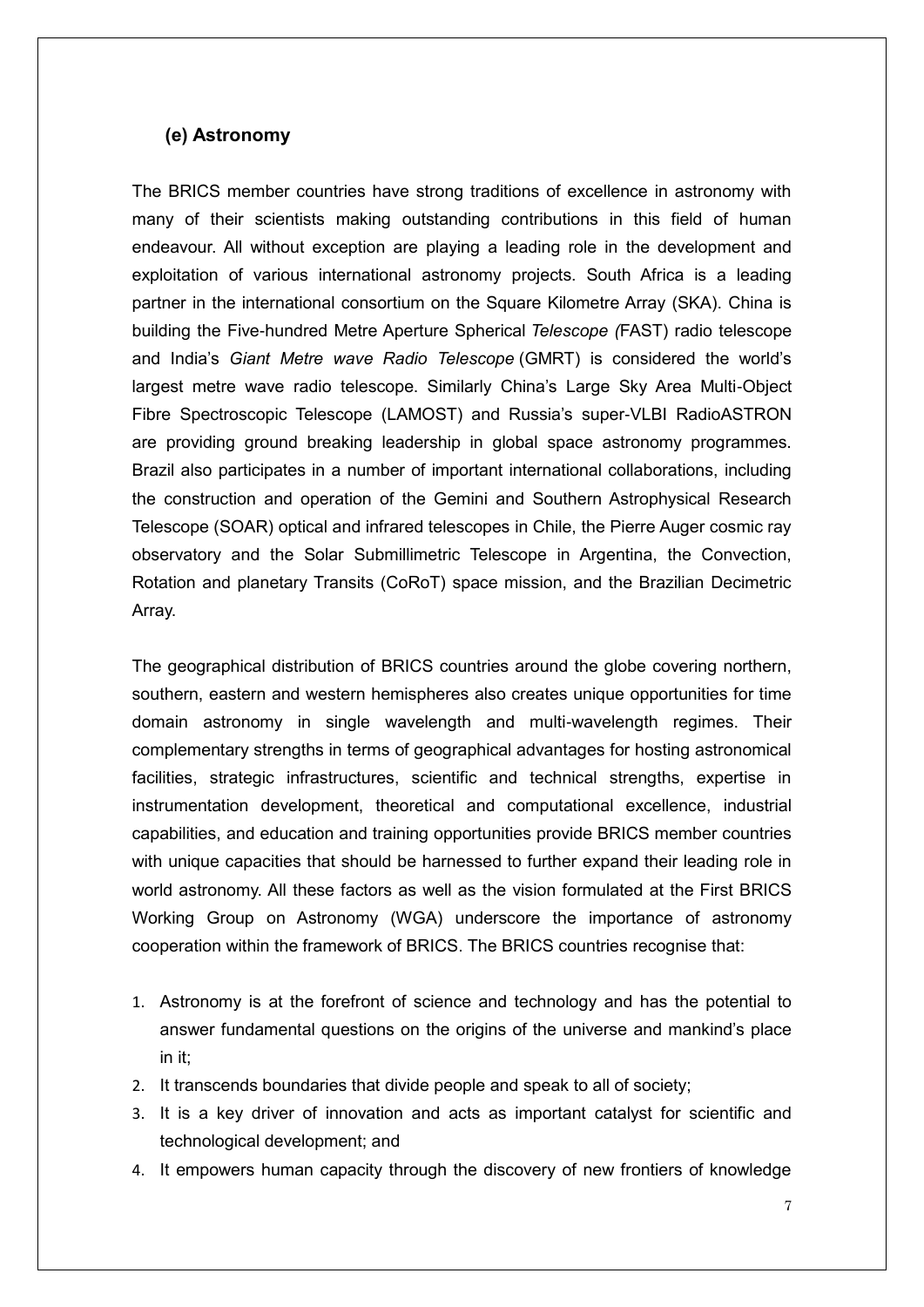that will contribute to mankind's future development.

The need to explore collaboration within the framework of BRICS in the following priority areas is emphasised:

- Policy landscape, national strategies, national plans;
- Key telescope infrastructure, key astronomical institutions;
- Key scientific areas of expertise in Astronomy as well as in enabling technologies for Astronomy including big data; and
- Education and science engagement programmes.

In this regard, high premium is placed on the mobility of researchers and students, access to research infrastructures, and human capacity development (i.e. the involvement of young scientists). Activities within this framework (such as joint workshops, conferences, scientific meetings, exchange short/long term visits, sabbatical leave, and joint supervision of Masters and Doctoral degrees, including joint degrees) should aim at promoting excellence in science and human capacity development. The BRICS astronomy cooperation should also strive to foster public outreach programmes with a view to enhancing public understanding of the social benefits of astronomy both in terms of industrial impact and technological spin-offs. Under the pilot call for proposals on BRICS astronomy cooperation, the following areas are proposed for consideration:

- Promoting astronomy for development in BRICS;
- Developing and leveraging enabling technologies for astronomy, including big data in BRICS;
- *Cooperation in very*-*long*-*baseline interferometry* (VLBI) in BRICS;
- Astronomy and public understanding in BRICS.

# **(f) Biotechnology and biomedicine including human health and neuroscience**

One of the hallmarks of XXI century consists in using biotechnology to develop new materials for medicine, novel therapeutics for personalized medicine, long acting drugs, alternative methods to animal testing for non-clinical trials, and in the development of new standards including telemedicine, healthcare of disable and aging persons. The biotechnological revolution applied to molecular biology, immunology and neuroscience allows to discover new cancer antigens, genetic predictors of the development of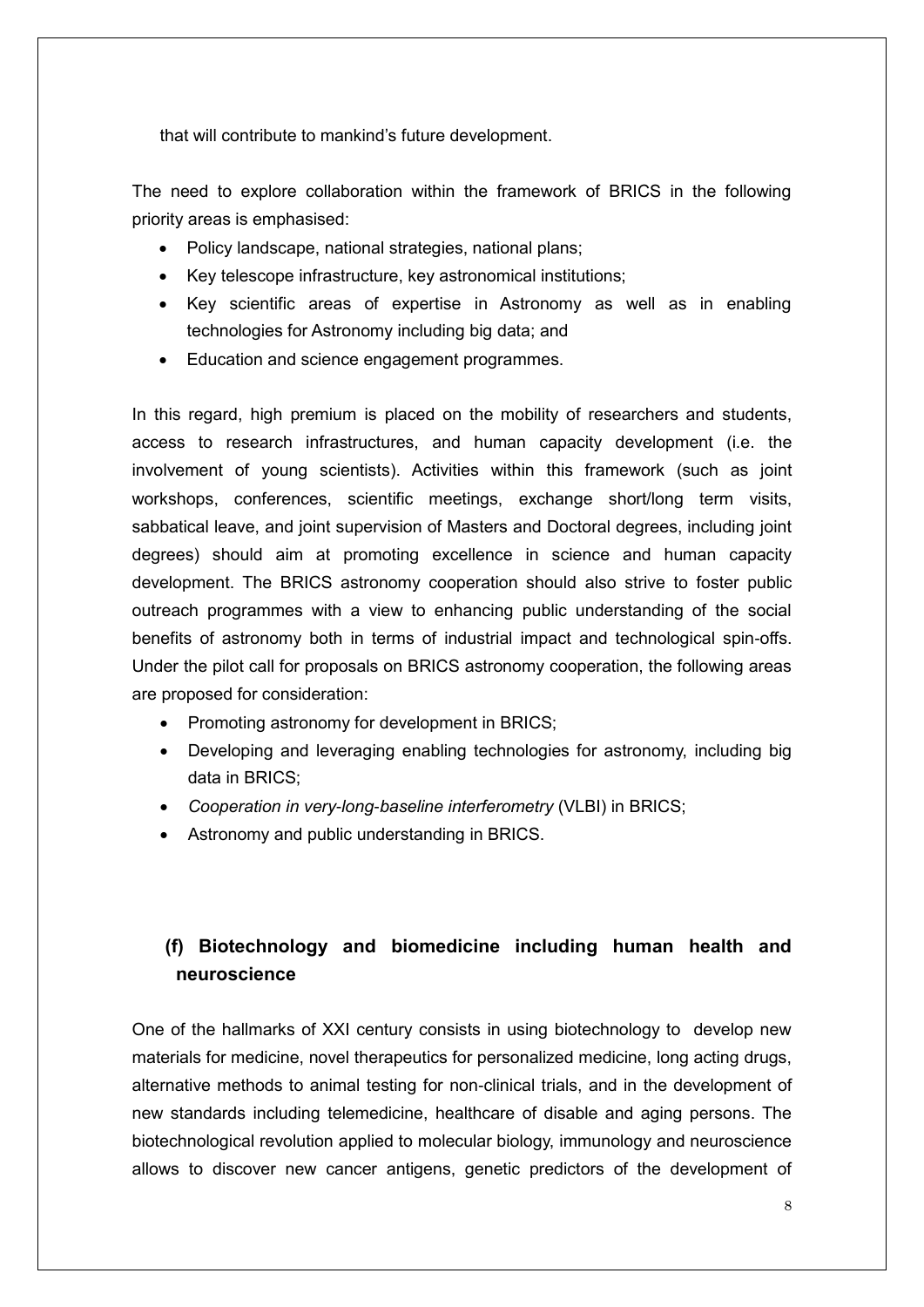disease based on genetic and epigenetic aspects, new antibody based therapies and vaccines for cancer and infection diseases, and new drugs to combat autoimmune neurodegeneration and aging. The following areas can be highlighted for this BRICS coordinated call:

1. Personalized medicine based on genetic and epigenetics to treat cancer and autoimmune diseases, including autoimmune neurodegeneration. Deep sequencing of T and B cell repertoires.

2. Development of new drugs:

• Development of new drugs using combinatorial chemistry and biology design of new antibody- based drugs for cancer and autoimmune diseases. Biotechnology aspects of therapeutic antibody expression and purification. Development of novel genetically engineered antibodies towards different pathological targets.

• Development of new long-acting drugs based on engineered recombinant proteins. Design of long leaving insulins, cytokines, and hormones.

• Development of new drugs for neurodegeneration and aging. Telomerase targeted drugs, small molecules and antibodies to treat Alzheimer disease, Huntington disease, Multiple sclerosis.

• Development of new drugs and vaccines to cure and prevent infectious diseases including AIDS, Hepatitis, Tuberculosis and neglected diaseases.

• Antimicrobial resistance. Investigations of new aspects of drug resistance including antibiotics and anti-viral drugs. Computational drug design.

• Development of new drugs to combat neuro- and cognitive dysfunction. Design of new approaches for optogenetics, bioimaging.

3. Design of genetically engineered protein constructs for targeted delivery of anticancer drugs. Drug delivery and radiotherapy.

4. New materials for regeneration medicine. Tissue engineering and 3D bioprinting. Development of new principles of material design including computer simulations, polymer material design.

5. Alternative methods to animal testing for non-clinical trials for non-clinical trials using "lab-on-chip" principles. Development of new platforms for drug testing on human cell lines. Validation of experiments using proteomic, transcriptomic and metabolomics approaches.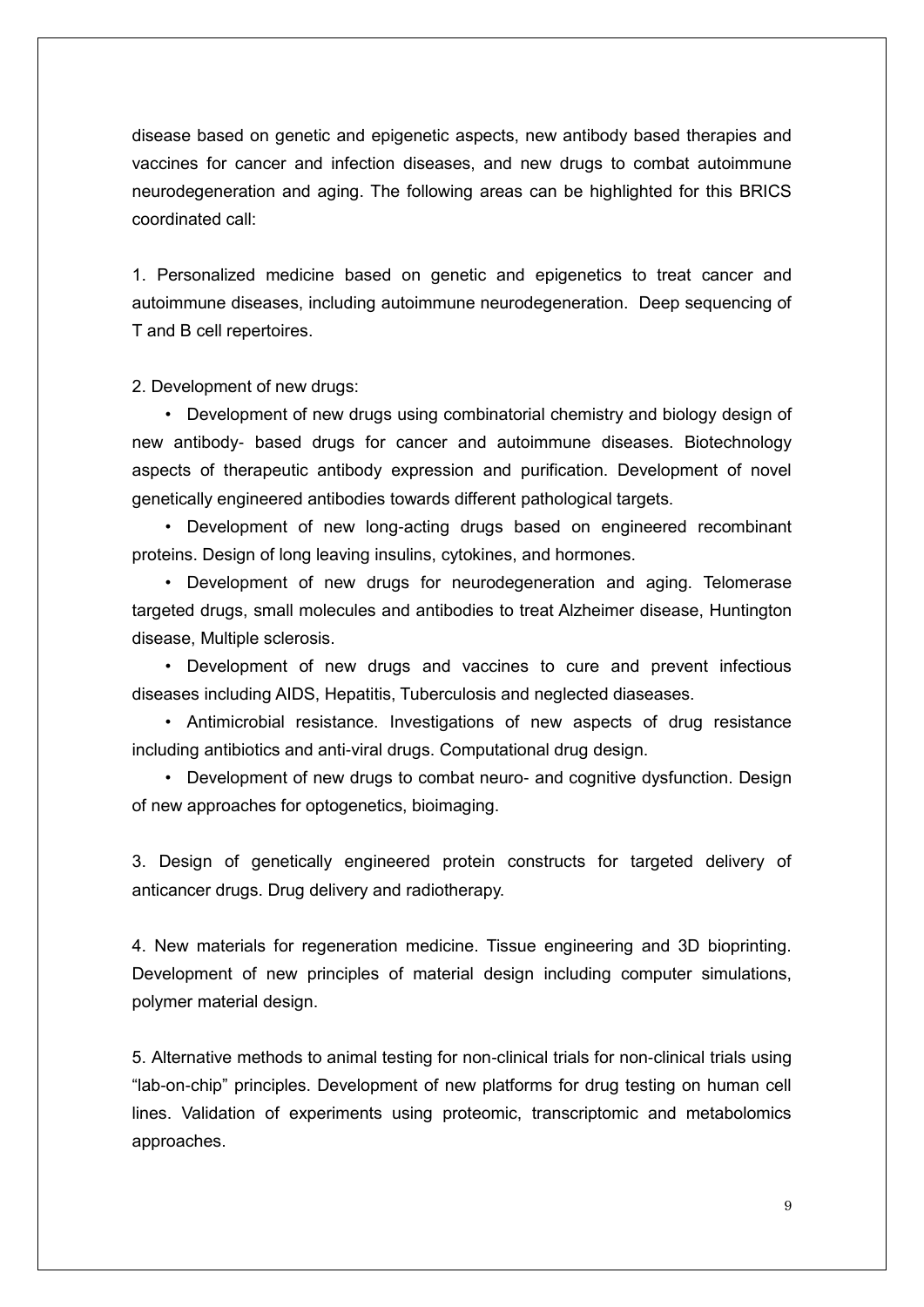6. Telemedicine for healthcare. Development of new devices for telemetric investigations of different aspects of human life. Construction of special highly mobile medical vehicles for on-site medical help and development of new approaches and standards in the field of telemedicine.

#### **(g) Information technologies and high performance computing**

Within all the BRICS member countries the utility of high performance computing (HPC) systems form an integral part of national development strategies and the deployment of HPC infrastructures occupy a central place. Presently China is the global leader in the HPC industry, with the Tianhe-2 supercomputer, having maintained its leadership of the Top 500 for the past three years. Similarly, Russia has invested significantly in building its own HPC industry with the renowned HPC developer T-Platforms, having deployed its systems not only in Russia itself but also in other developed economies in Europe such as Germany. Recently through the National Scientific Computing Laboratory (*LNCC*) in partnership with Ministry of Science, Technology and Innovation (MCTI) Brazil acquired its first petascale HPC infrastructure, the biggest supercomputer in Latin America, for open use by the academic community. The supercomputer, named *Santos Dumont* places Brazil among the world's leading group of nations that have HPC capacities. Today, India has 11 supercomputers in the Top 500 and a combined supercomputing power of the nation at 5.25 petaflops. The prevailing view of the Indian government on HPC is that supercomputing must serve not only to improve India's large expanding corporate industrial base, but the country's small and medium business sectors as well. In South Africa the national government has identified HPC as a critical resource to achieve its objectives of building advanced skills required for the knowledge-based economy and promoting competitive and innovative industries. Through the national Centre for High Performance Computing the country has positioned itself as the leader in HPC on the African continent.

It is clear that within the framework of BRICS there are important opportunities for collaboration in HPC that can be aligned to accelerate the national priorities and goals of BRICS member countries to accelerate scientific discovery and engineering design, minimize the time to create and test new commercial products, lower the cost of innovation and develop high-value innovations that would otherwise be impossible. This call for proposal aims at enhancing HPC driving innovation and interdisciplinary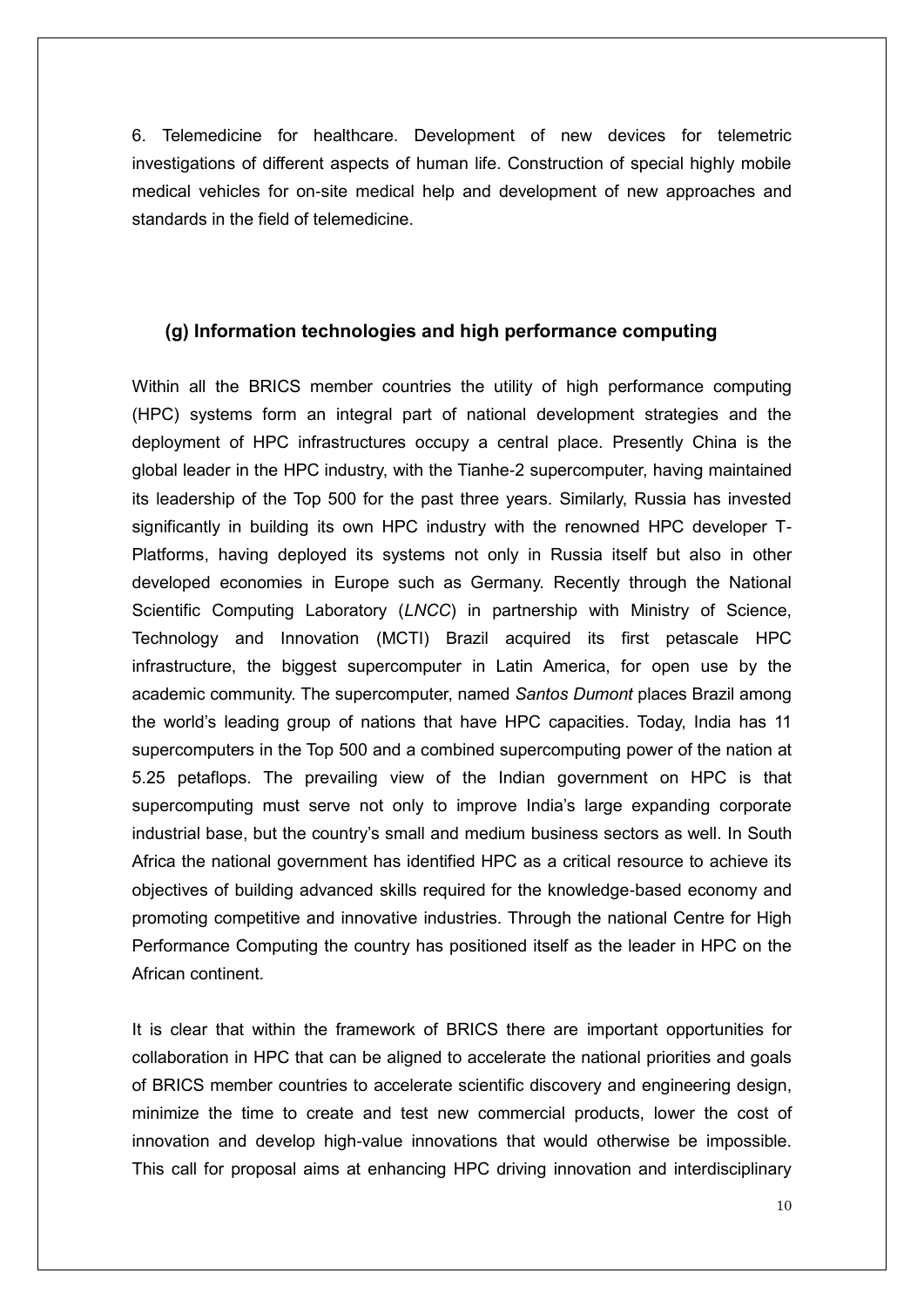collaboration between BRICS' research organizations through joint development of novel algorithms and software scalable up to exascale computer system for solving grand challenge problems in science, engineering and complex system. The priority topics for this first call are:

- Development of novel algorithms and HPC software for processing and analysis of big data;
- Development of novel algorithms and HPC software for solving agent-based model with no less than 100 million agents and detailed hierarchical description down to individual status on the basis of physical geographic information system, to predict emerging phenomena of the socio-economic system in BRICS countries;
- Human Capital Development;
- Building Open Source based architecture and tools to enable deployment of HPC systems;
- Open stack developments in Cloud Computing;
- Digital manufacturing (e.g. 3D printing technology for aircraft, ships, nuclear reactors etc.);
- Energy related technology;
- Astronomy, geosciences and environmental engineering; and
- Smart cities.

Under the pilot call for proposals on BRICS HPC cooperation, the following areas are proposed for consideration:

- Human Capital Development for HPC
- Science Data Processing (SDP)
- Development of the HPC industry.

#### **(h) Ocean and polar science and technology**

The general objective of the proposed collaborative research lies in developing novel approaches to monitoring and forecast of marine environment, especially in regions strongly exposed to climate change impacts and anthropogenic pressures. Such key regions in different BRICS countries exhibit both similarities and differences with respect to their geographic and oceanographic settings and environmental stressors involved. The BRICS countries have a long history of oceanographic research, including that in polar and sub-polar areas critically important for global climate. All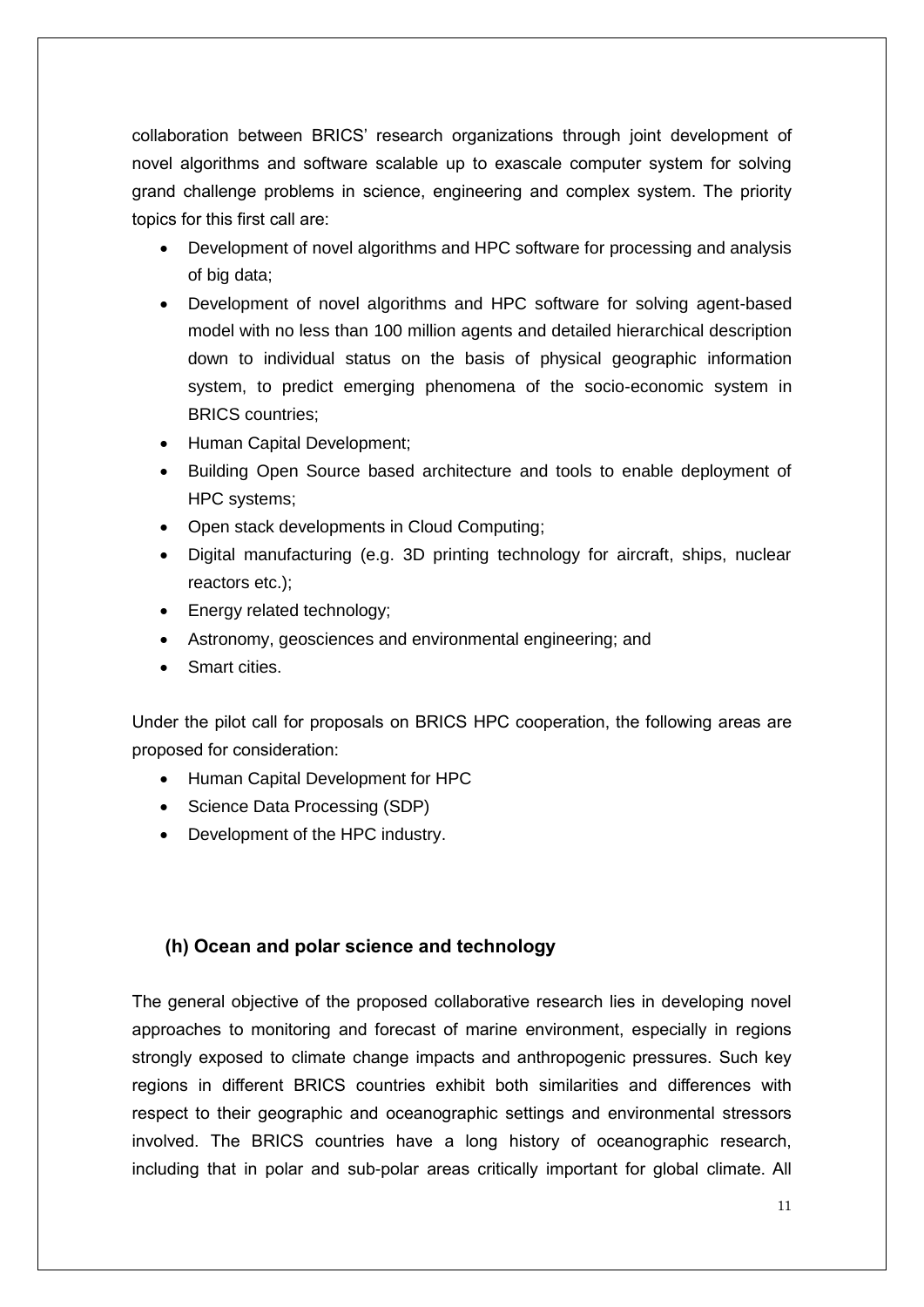BRICS countries maintain research stations in Antarctica, while China, Russia, and India operate also national stations in the Arctic.

The deliverables to be pursued by this cooperative initiative will consist in new observational techniques allowing for high spatial and temporal resolution, as well as advanced numerical models capable of simulating the state of the oceanic systems under a variety of climatic and anthropogenic forcing conditions. The proposed collaborative activities are intended to create benefits to all counterparts. Firstly, comparative joint studies of the addressed processes in the selected areas will elucidate the role of governing processes and physical mechanisms. Secondly, the measuring and modeling tools used by the partner groups, as well as their expertise, will mutually complement each other.

The following priority research areas are proposed for consideration:

# **1. Quantifying climate change effects in the ocean and their impacts on marine systems.**

The manifestations of climate change in the ocean are manifold, encompassing alterations of thermohaline structure, sea level variability, and oceanic circulation. All BRICS countries have actively participated in the international oceanographic research of these effects by means of monitoring cruises, deploying buoys or moored observational systems. Brazil and South Africa, for example, have been strongly involved in monitoring the meridional overturning circulation in the South Atlantic ocean (SAMOC programme), Russia have conducted yearly research cruises in the North Atlantic and the Arctic oceans, while China and India have focused on the Pacific and the Indian ocean, respectively. Collaborative projects centered on climate change in the ocean will therefore give a rare opportunity to develop a synergetic approach to this topic.

# **2. Understanding the role of high-latitude cryosphere in the global hydrological cycle**

The ongoing retreat of high-latitude glaciers is a major mediator of global climate change. The changes in cryosphere exercise dramatic impacts on the ocean leading to increase of ocean level and modulating density regime and circulation. The BRICS countries whose areas of potential interest embrace both polar regions of the globe possess necessary infrastructure and human resources to address the physical mechanisms driving the variability of the high-latitude cryosphere and the associated feedbacks in the Earth system.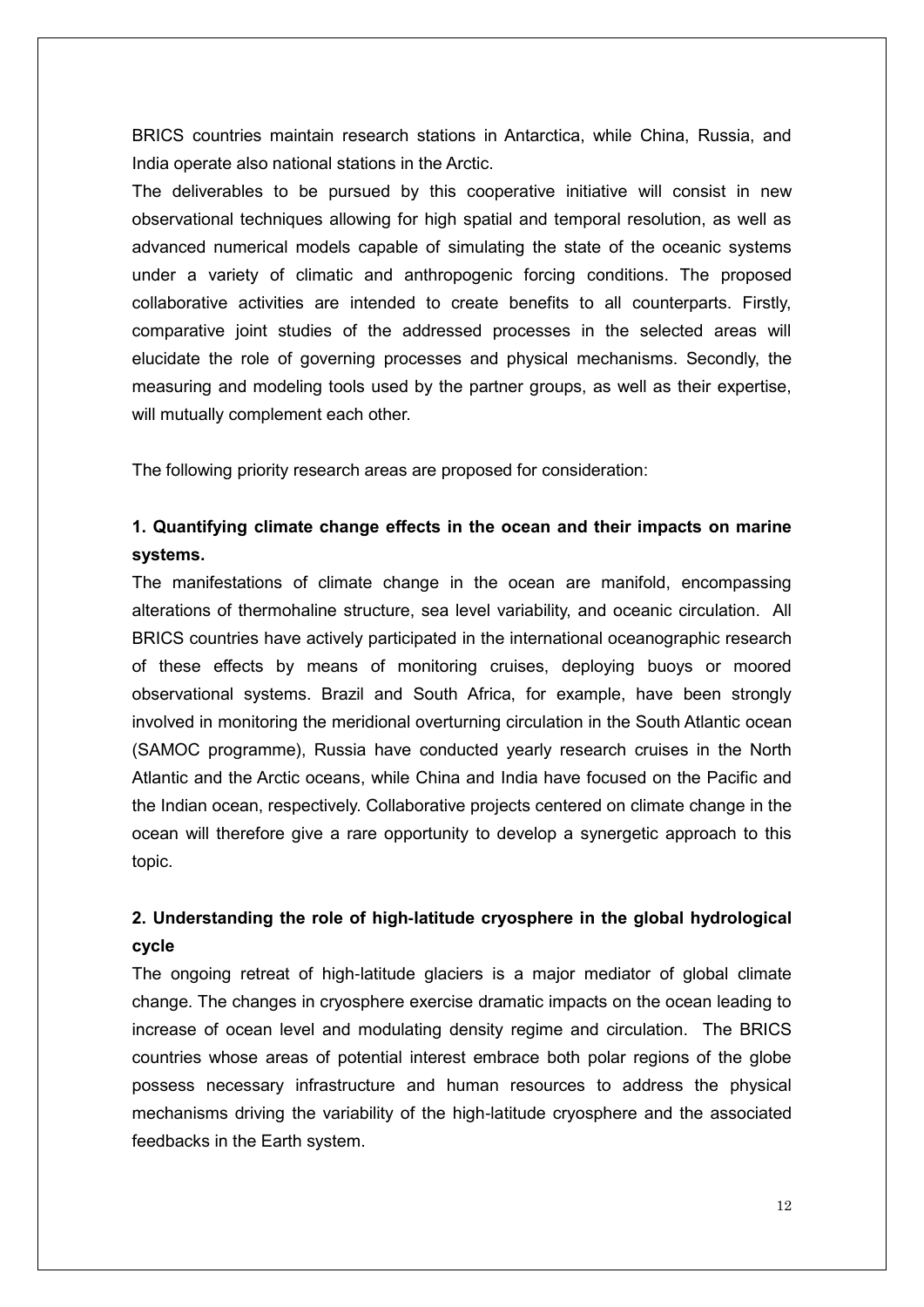#### **3. Continent-ocean interaction**

Despite the gap on the scientific knowledge of the continent-ocean interrelations, some topics are considered a priority because of the importance of their role in the modulation of these interactions, such as the applicable scales over the continentocean interactions; continental contribution and; large scale ocean circulation. In this sense, it is extremely important an exchange of experiences among BRICS countries researchers related to the continent-ocean interaction projects conducted by each country, with special attention to projects containing elements which make connection of the main basin river with the contribution and dispersion of sediment and nutrients by river deltas in the adjacent coastal regions, as well as impacts from water pollution over the biota and the influence resulted from climate change over the hydrological regime of these hydrographic basin. Furthermore, this exchange of experience proposal should also consider the influence of these elements on biodiversity and biogeochemical cycles of the related environments.

#### **4. Oceans observing systems**

The impacts of phenomena and actions, including climate change, are caused by integrated processes at local, regional and global scales, thus justifying the monitoring in different scales. The knowledge about the role of the oceans and its components, the atmosphere and their interactions are of great relevance to contribute to the improvement of weather forecasting, climate and extreme natural phenomena. Thus, the development of a joint ocean observing system aims to expand, consolidate and improve the scientific knowledge, provide the collected data and subsidize studies, forecasts and actions, helping to reduce risks and vulnerabilities resulted from extreme events, climate variability and climate change for the BRICS countries. The proposal is the development of a potential interoperability between observation systems maintained by each of the BRICS countries or an efforts union for the maintenance and data feeding from systems already in operation, as well as intends to seek the exchange of data, human resources and data processing protocols of fixed and drifting oceans observing systems. The experiences exchange proposed could integrate the Atlantic observing systems such as the PIRATE, SAMOC, MOVAR and GOOS, with observing systems operated in the Pacific, Indian and Arctic oceans, to enable an understanding about the global oceanic and atmospheric interactions.

#### **5. Research in deep sea**

The deep sea is a new frontier, perhaps the last, which still presents a challenge to humanity on our planet. As a consequence, it has remained historically among the least studied areas in the world, especially with regard to ecosystems, biodiversity and the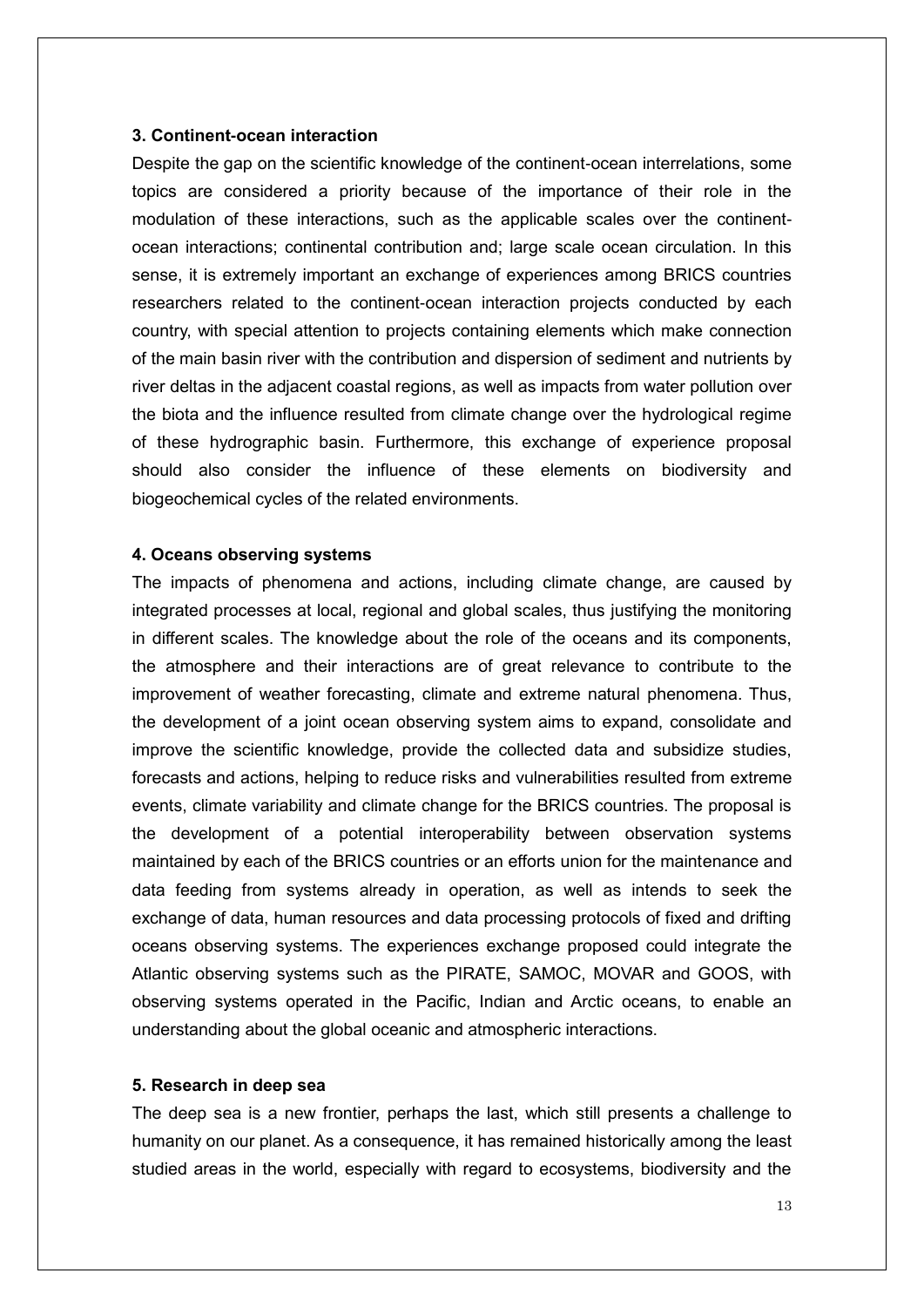potential use of natural resources. Descriptions of habitats, species and ecosystems associated with these features are poor and concentrated on the continental margins. This fact has motivated internationally a scientific and technological race, especially in areas beyond the jurisdiction of coastal states (the "Area"), in order to ensure future opportunities for conservation and environmentally responsible production of goods, which are seen as essential to future of humanity. Among the expected products from the deep sea research could be highlighted the characterization of areas of scientific and environmental interest in deep areas. In addition, priority should be given for the exchange and sharing of experiences among BRICS countries researchers to provide better training of human resources with expertise in deep sea subject in its various characteristics such as biology, geology, Physics and chemistry. Thus, the provision of access to research infrastructure to enable and facilitate access to deep sea information should be shared for scientific and technological development purposes.

#### **6. Polar research**

The strategic importance of studying both poles simultaneously and in an integrated manner, allowing the exchange of experience among researchers and the shared use of existing research stations infrastructure in the BRICS countries should be taken into consideration. Thus, we suggest the creation of a research program in Arctic and Antarctic continents seeking to stimulate the partnership and the exchange of researchers in the research stations of the BRICS countries. In this context, we propose the following lines of research: the role of the cryosphere in the Earth's climate system and its interactions, highlighting the evolution of biogeochemical processes over the past 12,000 years; the effects of climate change over biological complexity of ecosystems; impacts of human activity on the polar environment; physical and biogeochemical processes associated with climate change in Arctic and Antarctic oceans circulation and its exchanges with sea ice; environmental consequences of the tectonic, paleogeographic and climate changes occurred over geologic time and; chemical dynamics of the upper atmosphere at the poles and the impacts of stratospheric ozone loss in local climate, considering the interaction effects between the Sun and Earth.

#### **(i) Material science including nanotechnology**

The rapid development of five priority directions of science, technology and innovations chosen by the BRICS countries and included in the Moscow Declaration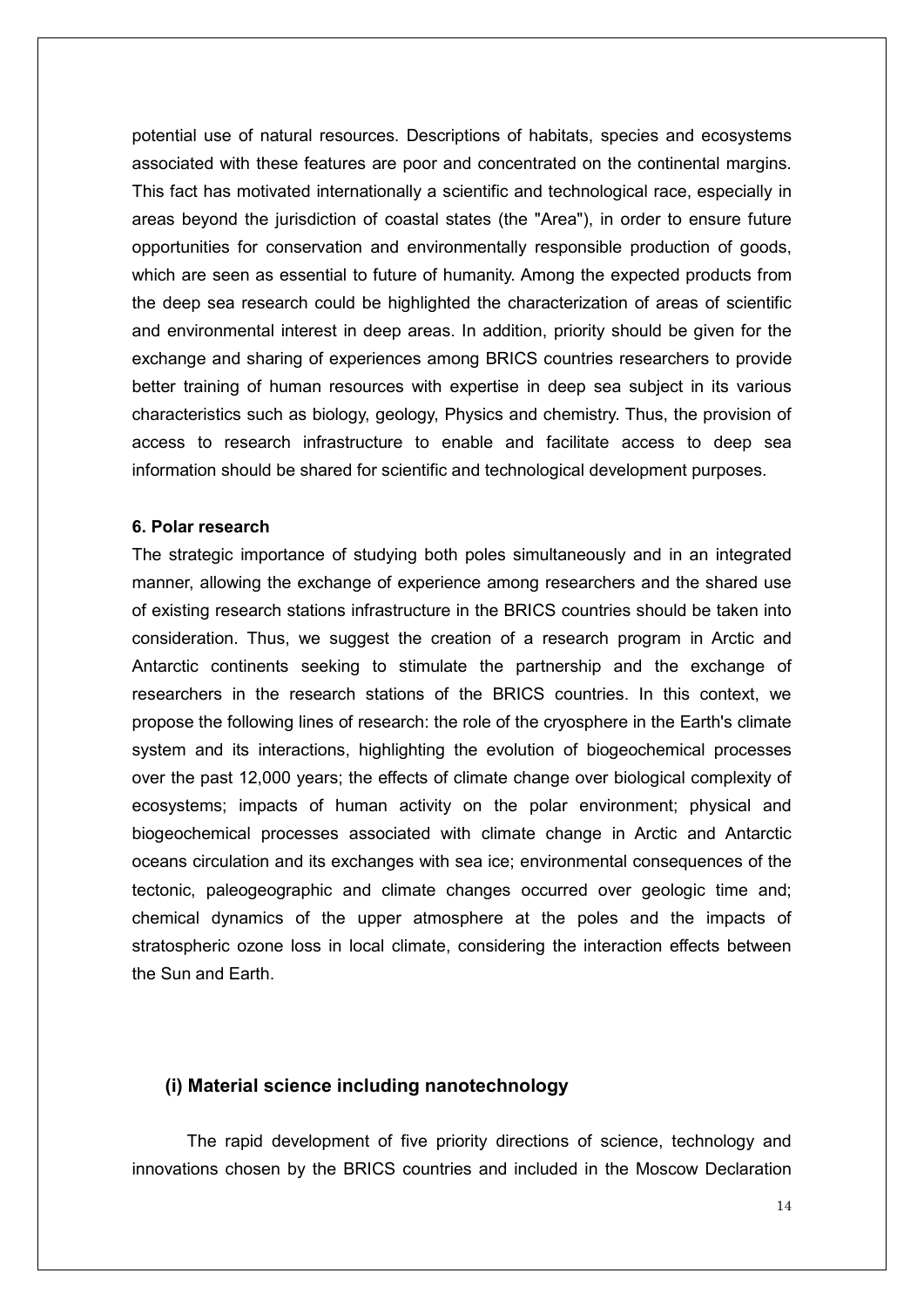and BRICS science, technology and innovation Work Plan 2015-2018 is impossible without development of such fundamental scientific areas as material science. Creation and research of new perspective materials determines the development of the existing branches of economy and sometimes even the creation of new industries.

**Materials for Power engineering**: functional materials for more efficient accumulation and storage of electric energy; functional materials for alternative (hydrogen and solar) power and catalysts; functional materials for thermal, hydraulic and nuclear energy; new composition materials for power industry; materials for improving the reliability and effectiveness of power supply networks and systems.

**Nanostructured materials**: nanodevices and nano sensors; nanomedicine; synthesis of nano-biomaterials and their characterisation; nanomaterials in batteries, fuel cells, super capacitor and hydrogen generation; nano sensors and their fabrication and incorporation in diagnostic kits; nano catalysis; nano and advanced coatings; nanocomposites; advanced nano bulk materials with outstanding properties; functional materials with nanoscale dispersion; advanced nanostructured ferroelectric and related materials, ionic and mixed conductors and biomaterials; new nanostructured materials for sensors and transducers based on multicomponent inorganic crystalline, composite and glassy materials; thin films and phase-change materials for data recording and storage; strongly-correlated and low-dimensional systems.

**Magnetic materials**: nanostructured magnetically-ordered thin-films and bulk materials with new functional characteristics; new functional materials: multiferroics, helimagnets, magnetic fluids and gels, biocompatible magnetic materials; highefficiency magnetosensitive medium for physical sensing applications; soft magnetic, hard magnetic, and magnetocaloric materials with complex magnetic structure; new effects in the dynamics of magnetic domain structure; сomposite magnetic materials with polymer matrix.

### **(j) Photonics**

Light and light-based technologies form the foundation of life itself and enable the existence of human society on our planet. Over several decades photonics gradually intertwined into the fabric of our daily lives, revolutionising the global information infrastructure, medical, financial and economic systems, light-based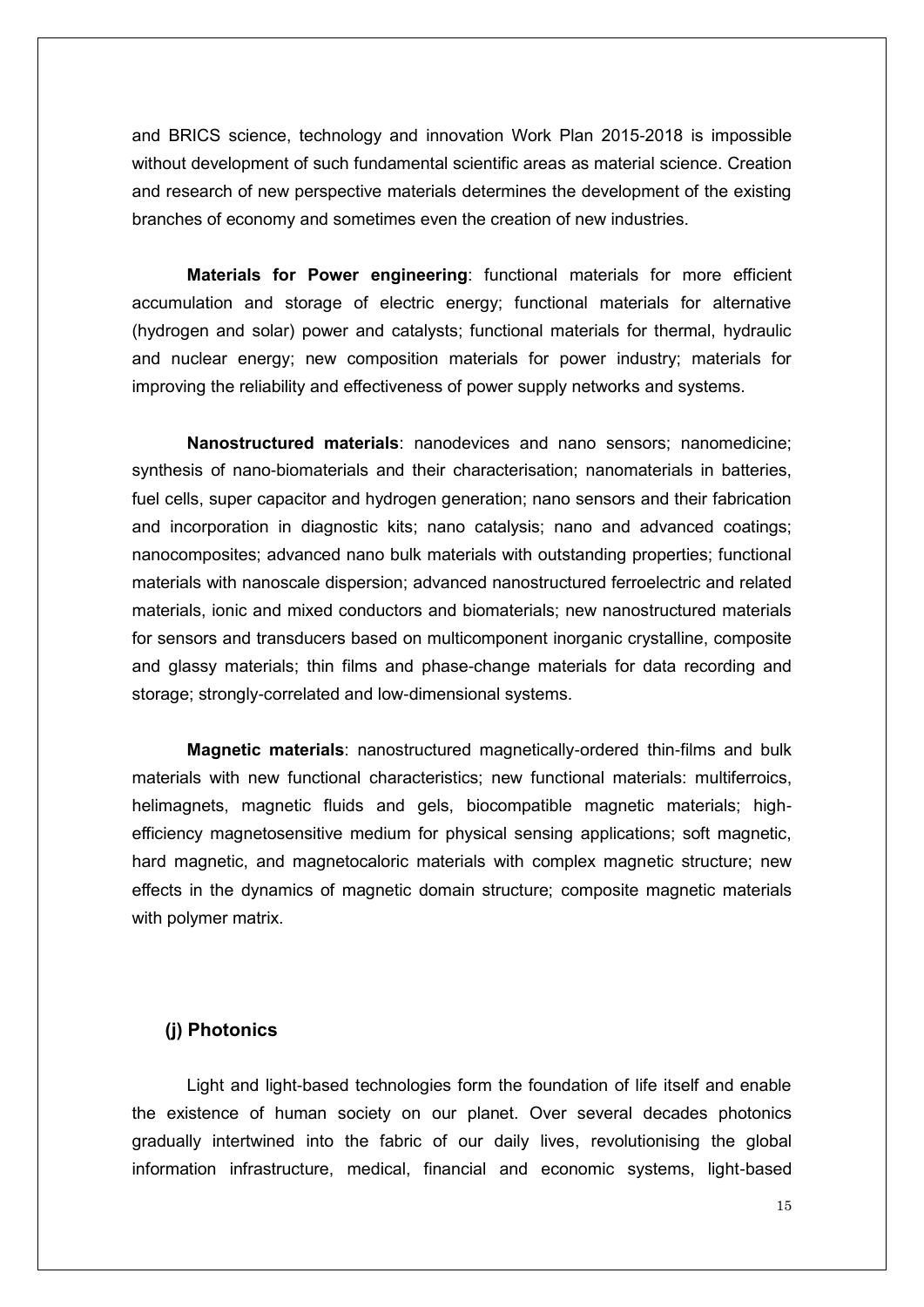technology is rapidly changing industrial, cultural, economic, and political aspects of global society. Recognizing the importance of the science of light and its applications the United Nations proclaimed 2015 as the year of light and light-based technologies. A number of leading countries declared photonics programme development as their national priority.

Six major thematic fields in this area can be outlined: Data transmission and processing; Bio-photonics and medicine; Energy; Lasers; Sensors; Computer simulation in photonics:

**Data transmission and processing**: high speed and secure optical fiber communications; optoelectronic components of information networks; optoelectronic devices; photonics materials; high performance optical data storage and processing; space communication.

**Bio-photonics and medicine**: body parameters monitoring; biosensors; photonics tools and methods for bio systems study; photonics for diagnosis and treatment; photonics for drug delivery.

**Energy**: photovoltaics: materials, devices, methods; wireless energy transfer.

**Lasers**: material processing; navigation; metrology and measurement; remote atmosphere monitoring.

**Sensors**: detectors for extremely low level of contamination values; optical sensors for monitoring parameters of complex systems and structures.

**Computer simulation in photonics**: computer algorithms for evaluation of optical properties of high contrast composite materials; time efficient algorithms for simulation and optimization of optical properties for periodic/quasi-periodic 3D structured materials; computer simulation of complex photonics devices; computer simulation of high performance information systems.

Please note that the thematic areas and type of supported research vary depending on particular participating funding organization. More details can be found in respecting National Annex document (available on [http://brics.rfb.ru/\)](http://brics.rfb.ru/) or from national contact points. However, the general information on thematic areas supported by each of the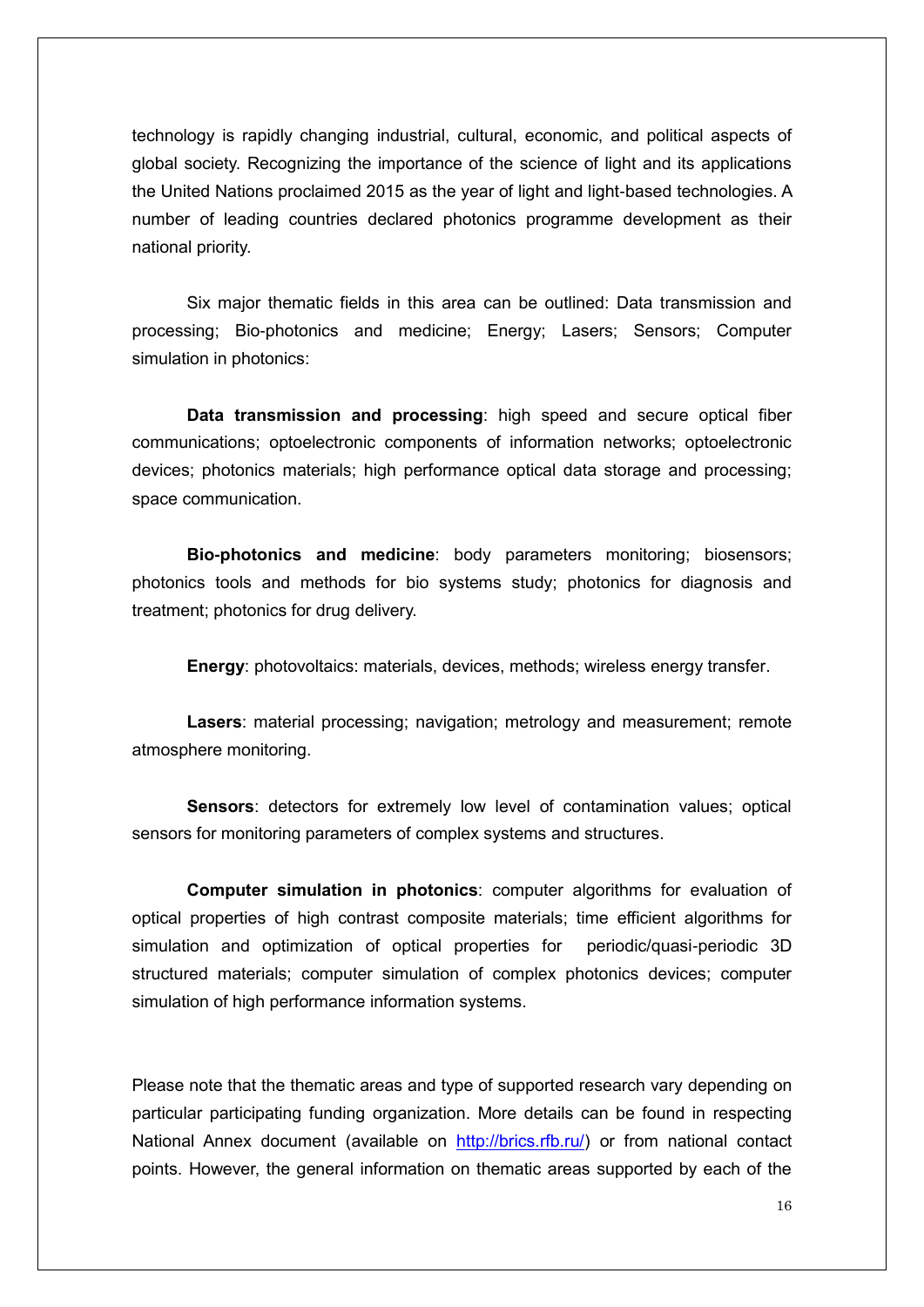participating funding organization is presented below:

|             |                                                                                    | <b>Brazil</b> | <b>Russia</b> |            |             | India      | China       |             | South<br><b>Africa</b> |
|-------------|------------------------------------------------------------------------------------|---------------|---------------|------------|-------------|------------|-------------|-------------|------------------------|
|             | <b>Thematic areas</b>                                                              | <b>CNPq</b>   | <b>FASIE</b>  | <b>MON</b> | <b>RFBR</b> | <b>DST</b> | <b>MOST</b> | <b>NSFC</b> | <b>NRF</b>             |
| a           | Prevention and monitoring of<br>natural disasters                                  | $\vee$        | $\vee$        | $\vee$     | $\vee$      | $\vee$     | $\vee$      |             | $\vee$                 |
| b           | Water resources and pollution<br>treatment                                         | $\vee$        | $\vee$        | $\vee$     | $\vee$      | $\vee$     |             | $\vee$      | $\vee$                 |
| $\mathbf c$ | <b>Geospatial technology and its</b><br>applications                               | $\vee$        | $\vee$        | $\vee$     | $\vee$      | $\vee$     | $\vee$      |             | $\vee$                 |
| d           | New and renewable energy,<br>and energy efficiency                                 | $\vee$        | $\vee$        | $\vee$     | $\vee$      | $\vee$     | $\vee$      |             | $\vee$                 |
| e           | <b>Astronomy</b>                                                                   |               | $\vee$        | $\vee$     | $\vee$      | $\vee$     |             | $\vee$      | $\vee$                 |
| f           | <b>Biotechnology and</b><br>biomedicine including human<br>health and neuroscience | $\vee$        | $\vee$        | $\vee$     | $\vee$      | $\vee$     |             | $\vee$      | $\vee$                 |
| g           | Information technologies and<br>high performance computing                         | $\vee$        | $\vee$        | $\vee$     | $\vee$      | $\vee$     | $\vee$      |             | $\vee$                 |
| h           | Ocean and polar science and<br>technology                                          | $\vee$        | $\vee$        | $\vee$     | $\vee$      | $\vee$     |             | $\vee$      | $\vee$                 |
| i           | <b>Material science including</b><br>nanotechnology                                |               | $\vee$        | $\vee$     | $\vee$      | $\vee$     |             | $\vee$      | $\vee$                 |
|             | <b>Photonics</b>                                                                   |               | $\vee$        | $\vee$     | $\vee$      | $\vee$     | $\vee$      |             | $\vee$                 |

## I-3. Invitation of Proposals and Prospective Applicants

The participating funding organizations shall invite researchers from their countries to identify potential partners in at least two other BRICS countries and to jointly prepare proposals for cooperative research projects in the thematic areas of the call.

All applicants must fulfil their respective national eligibility rules for research grant applications (please refer to the National Annex document and consult with national research funding organization participating in the call).

## I-4. Financial Support

The participating funding organizations plan to support cooperative activities including exchange of researchers within the participating counterpart countries. Conditions of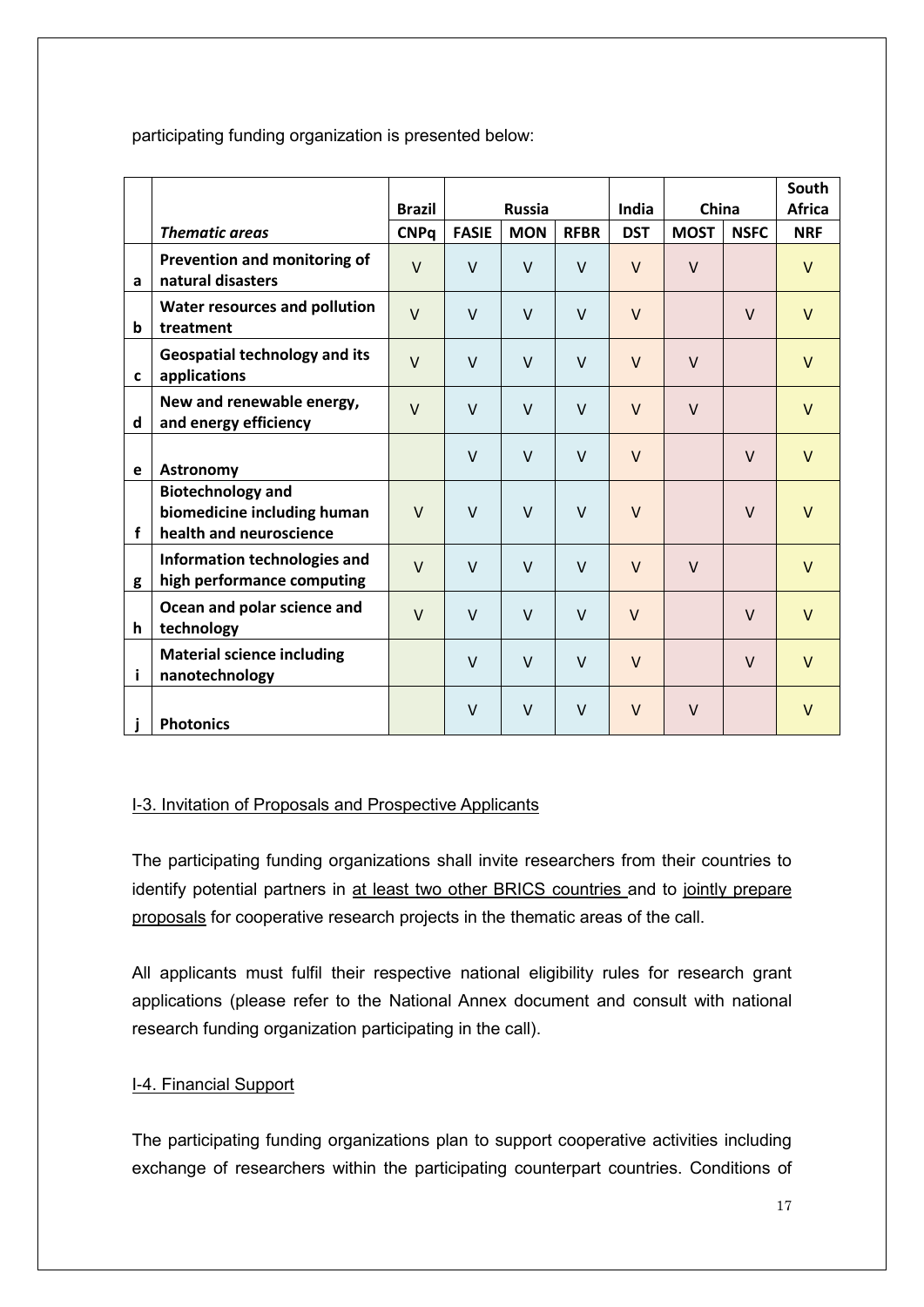support will vary by country and respecting national funding organizations' approaches, with a common rule that each participating funding organization funds its national researchers or institutions.

The duration of a cooperative research project will be up to three years with start of projects in January 2017.

# **II. Application**

A joint project will comprise of at least one PI from each of the participating countries, and a project coordinator or the leading PI acting as the project coordinator. Project consortia should consist of partners from at least three of the BRICS countries participating in a specific thematic area of the call.

A **Joint Application Form (JAF)** (link for download: [http://brics.rffi.ru/rffi/download/Joint\\_Application\\_Form%2C\\_JAF.docx?objectId=1954724](http://brics.rffi.ru/rffi/download/Joint_Application_Form%2C_JAF.docx?objectId=1954724)) shall first be submitted by the project coordinator to the Call Secretariat through the online submission form at [http://brics.rffi.ru/rffi/eng/brics\\_form.](http://brics.rffi.ru/rffi/eng/brics_form) JAF shall be written in English. In addition to the JAF, each national team of a project **shall submit an additional national component** (i.e. proposal) to the relevant national participating funding organization following all required procedures of each particular organization.

The Joint Application Form includes information on:

- 1) Thematic area;
- 2) Title and acronym of cooperative research project;
- 3) Abstract;
- 4) Proposed period of cooperative research project;
- 5) Research team;
- 6) Budget requested.

The national component to be submitted shall vary in form, terms and information provided depending on the particular participating funding organization. More details can be found in the National Annex document (can be downloaded from [http://brics.rfbr.ru/\)](http://brics.rfbr.ru/) and on the websites of participating funding organizations.

**The project which does not submit in due date a fully completed Joint Application Form to the Call Secretariat or a national components to all**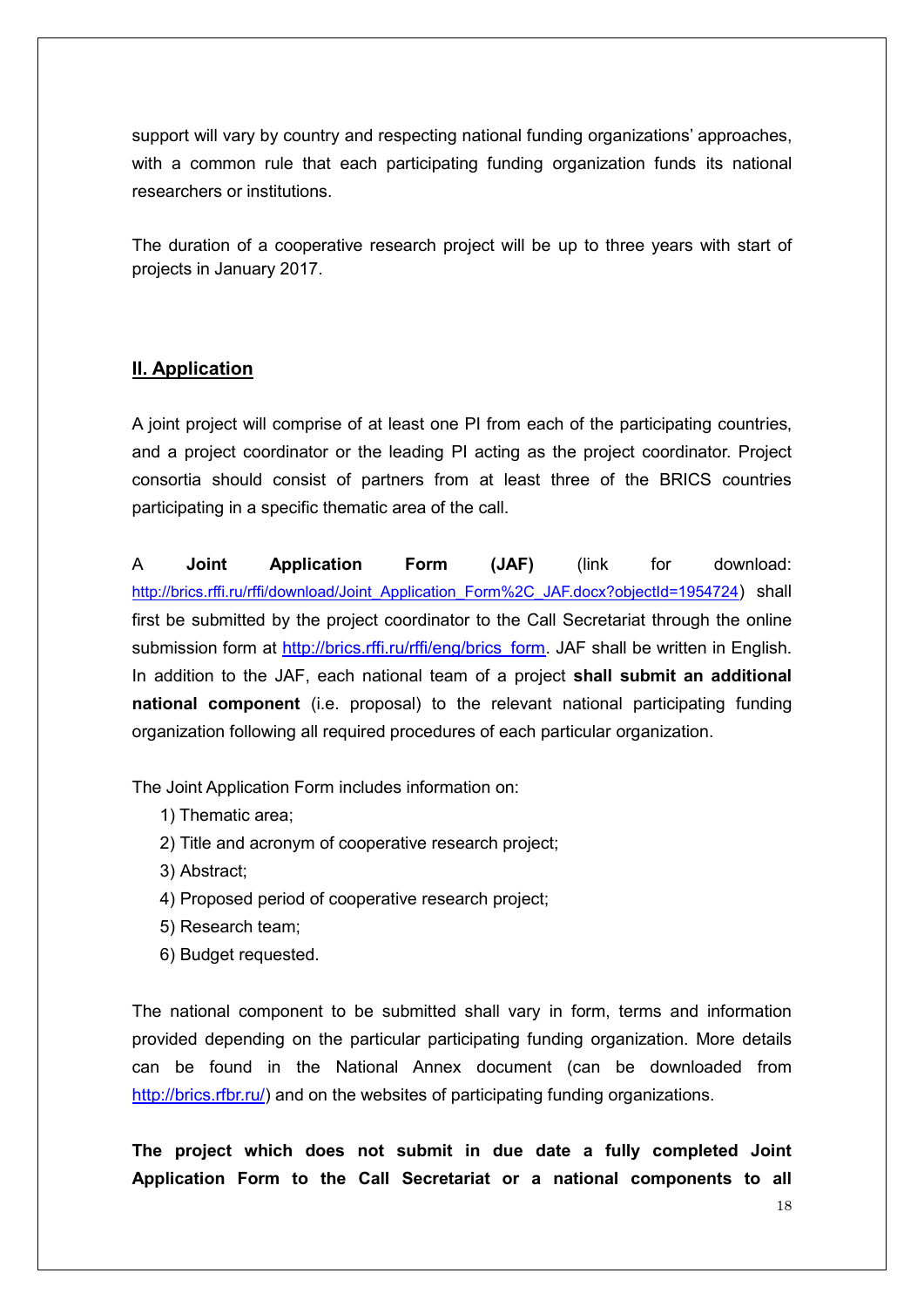**respecting national funding organizations will automatically be considered as non-eligible.** 

### II-2. Preparation of Application Forms

Applicants should agree on aims, strategy of research and management, and the title of the project, and agree on the project coordinator. Based on those agreements the applicants should complete the Joint Application Form (JAF) and national component.

## II-3. Submission of Application Forms by Applicants

Applicants should submit the Joint Application Form (JAF) to the Call Secretariat through the online application submission form until **17:00 (Moscow Time, UTC+3) on 25th August 2016**.

To submit an application an online-submission form should be completed at the following webpage: [http://brics.rffi.ru/rffi/eng/brics\\_form.](http://brics.rffi.ru/rffi/eng/brics_form) The online submission form fields are identical to the information provided in JAF, however the completed JAF as attachment to the online form must be provided (should be uploaded in a certain field of online submission form).

Applications submitted to the Call Secretariat by any method other than through online submission form at [http://brics.rffi.ru/rffi/eng/brics\\_form,](http://brics.rffi.ru/rffi/eng/brics_form) such as post, fax or telex will be rejected.

# **An additional national component should be submitted to the respective national funding organization according to its own rules and procedures.**

## II-4. Receipt of Application Forms by Call Secretariat

Following the online submission of an application, the respecting confirmation message with proposal registration number will be shown on confirmation web-page. An additional confirmation message will be also automatically sent to project coordinator (to the e-mail address stated in online-submission form). In case an applicant does not see the confirmation message and does not receive an electronic confirmation e-mail, a Call Secretariat should be contacted in order to make sure the online-submission process was completed and proposal is registered.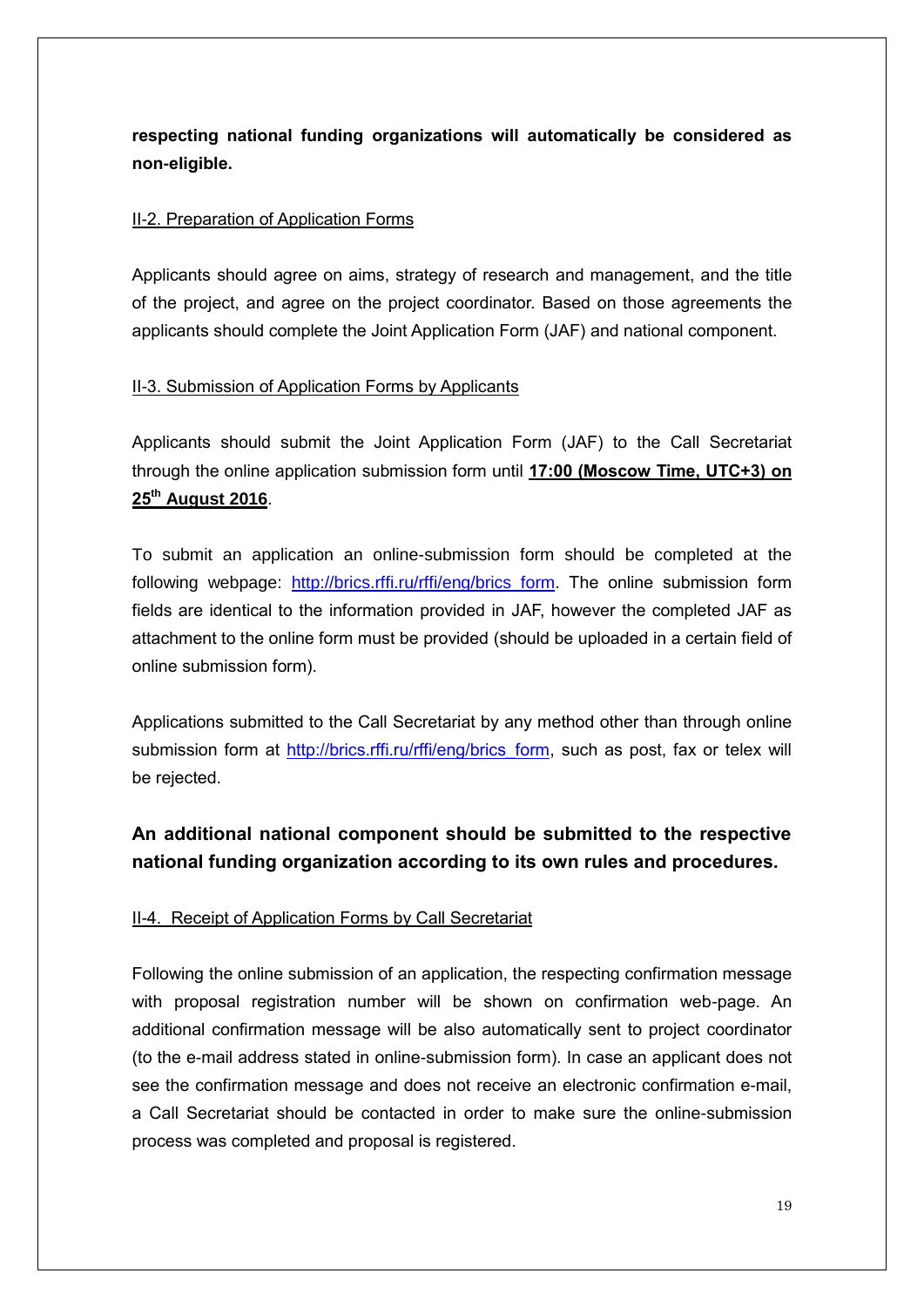# **III. Evaluation of Project Proposals**

### III-1. Evaluation Procedure

Each participating funding organization evaluates all proposals where researchers from its own country request funding from their respective funding organization. Based on the results of the evaluation, a joint decision by the participating funding organizations will be made regarding the selected proposals to be co-funded.

### III-2. Evaluation Criteria

The following general evaluation criteria will be considered:

- Scientific quality and innovation of the joint research plan
- Sound project management, methodological approach, feasibility and appropriateness of the joint research plan
- Added value to be expected from the research collaboration
- Balanced cooperation
- Competence and expertise of teams and complementarities of consortium (interdisciplinary / all necessary expertise)
- Appropriateness of resources and funding requested
- Expected impacts: e.g. scientific, technological, economic, societal
- Opportunities for early career researchers
- To encourage the participation and joint research by the business sector.

#### III-3. Announcement of Decision

Applicants will be notified of the final decision by December 2016 regarding the approved joint projects for funding.

# **IV. Responsibilities of the PI following Approval of Projects**

After the proposals have been approved, the PI and his/her own affiliated institution will observe the following when carrying out the cooperative research and utilising funding: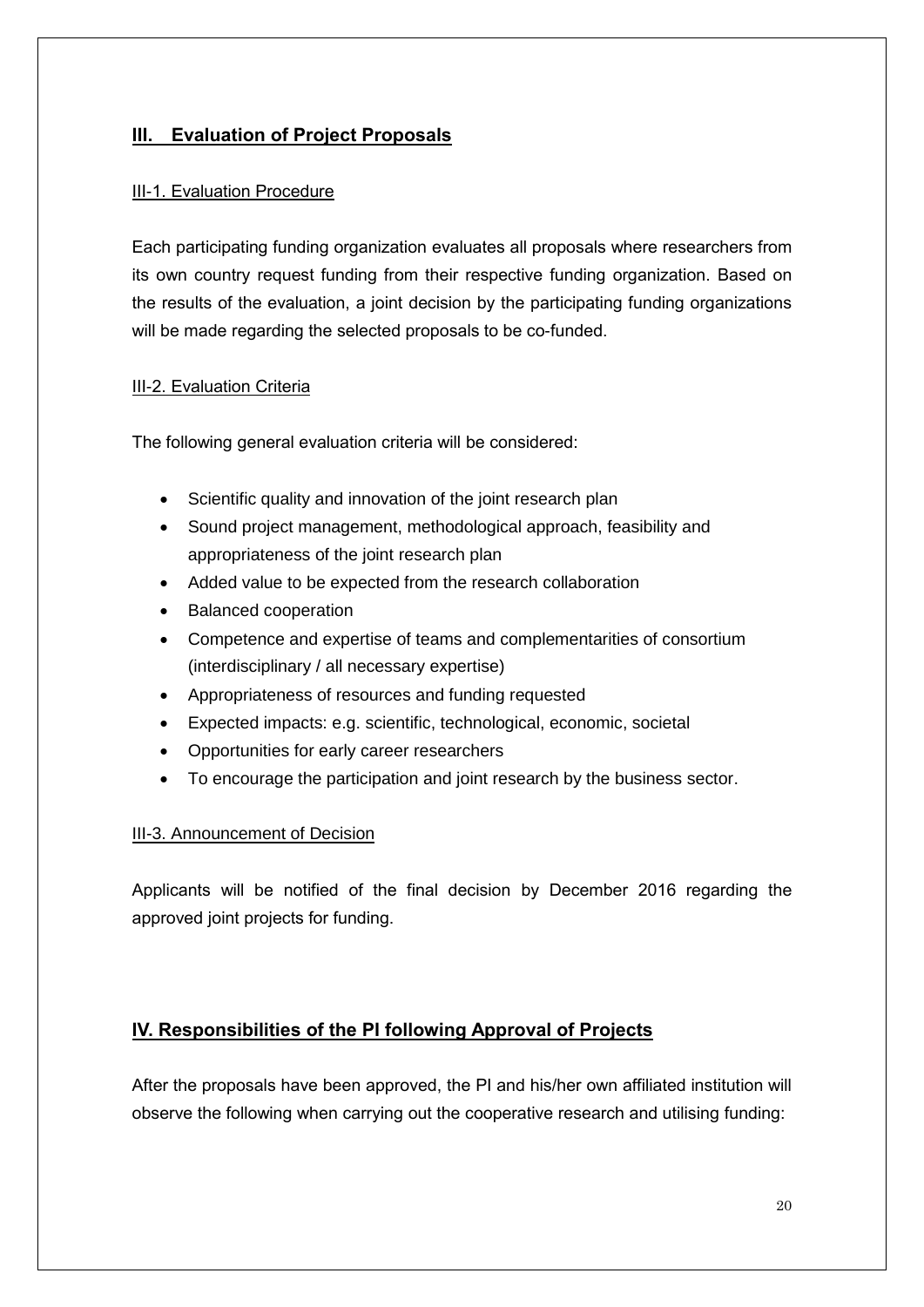# IV**-**1. Progress Report

## *IV-1.1 Progress Report to the BRICS STI Funding Working Group*

Halfway through the research period (i.e. after one and a half years), the leading PI shall promptly develop and submit an integrated progress report to the Call Secretariat on the status of the joint research. The report will be reviewed by the BRICS STI Funding Working Group.

# *IV-1.2 Progress Report to each participating funding organization*

All researchers must follow their own funding organizations' rules and procedures.

## IV**-**2. Final Report

# *IV-2.1 Final Report to the BRICS STI Funding Working Group*

After completion of the period of joint research, the project coordinator shall develop and submit within one month an integrated final report to the Call Secretariat on the results of the joint research. The report will be reviewed by the BRICS STI Funding Working Group.

## *IV-2.2 Final Report to each participating funding organization*

All researchers must follow their own funding organizations' rules and procedures.



## **BRICS STI Framework Programme - Pilot call 2016 Secretariat**

## **[http://brics.rfbr.ru](http://brics.rfbr.ru/)**

Contact person:

Mr. Yaroslav Sorokotyaga

Russian Foundation for Basic Research

E-mail: brics@rfbr.ru

tel: +7 499 941 0196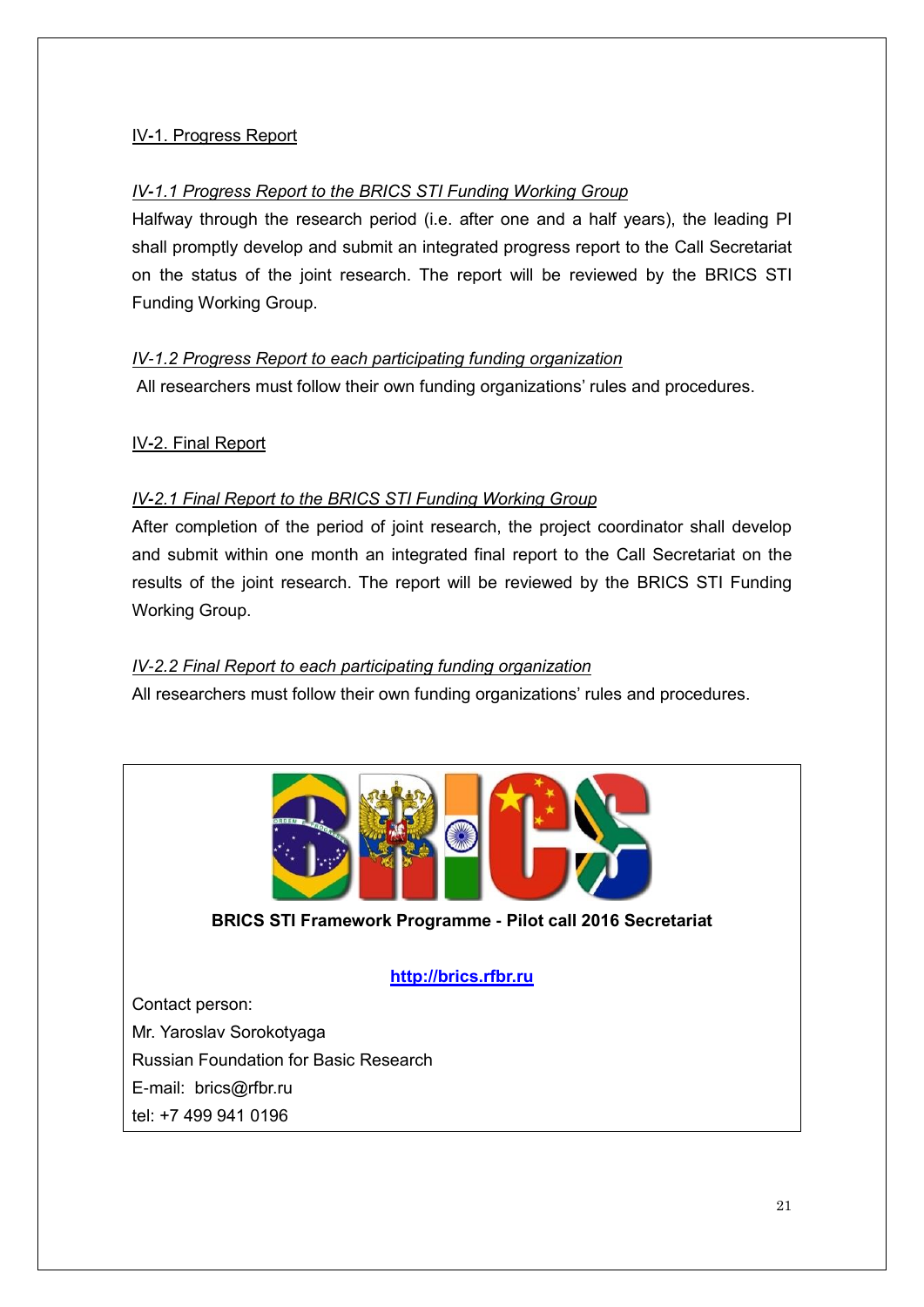# **V. Contact information**

Applicants should contact the following for information on each Party's national eligibility rules or support conditions:

# **Brazil:**

## **National Council for Scientific and Technological Development (CNPq)**



**Glenda Mezarobba** Director of Institutional Cooperation National Council for Scientific and Technological Development Tel: +55-61-3211-9247 E-mail: dcoi@cnpq.br

**Lelio Fellows Filho**  Coordinator of Intenational Cooperation National Council for Scientific and Technological Development Tel: +55-61-3211-9247 E-mail: leliof@cnpq.br

## **Russia:**

## **Foundation for Assistance to Small Innovative Enterprises (FASIE)**



**Mrs. Olga Levchenko** Foundation for Assistance to Small Innovative **Enterprises** Phone: +7 495 231 38 51 Email: levchenko@fasie.ru

## **Ministry of Education and Science (MON)**



**Mr. Dmitry Korotkov**  Phone:+7 495 629 44 80 Email: korotkov@mon.gov.ru

**Ms. Irina Kuklina (ICISTE)** Phone: +7 495 660 34 29 Email: ikouklina@mail.ru; kuklina@mniop.ru

**Ms. Maria Balashova (ICISTE)** Phone: +7 495 660 34 29 Email: balashova@mniop.ru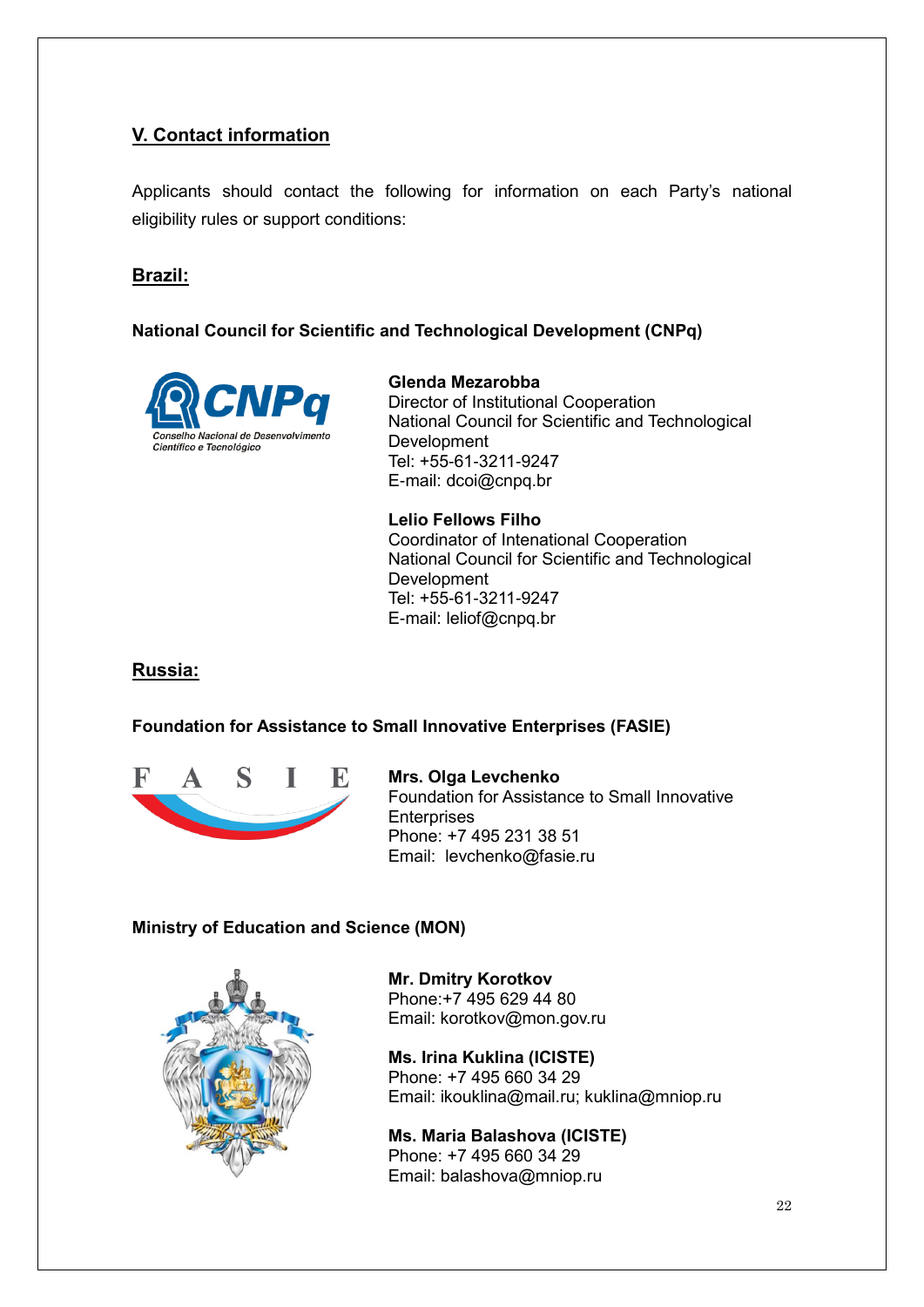#### **Russian Foundation for Basic Research (RFBR)**



#### **Mr. Yaroslav Sorokotyaga**

Division Director International Relations Department Russian Foundation for Basic Research Tel: +7 499 941 0196 E-mail: [ysorokot@rfbr.ru](mailto:ysorokot@rfbr.ru)

#### **Mr. Denis Rudik**

Senior Expert International Relations Department Russian Foundation for Basic Research Tel: +7 499 941 0196 E-mail: rudik@rfbr.ru

### **India:**

## **Department of Science and Technology (DST)**



Department of Science & Technology Ministry of Science & Technology Government of India

### **Dr. Arvind Kumar**

Scientist E International Multilateral and Regional Cooperation Division Department of Science and Technology Tel: +91-11-26602213 email: arvind.kumar71@nic.in

#### **Sadhana Relia,**

Scientist G & Head International Multilateral and Regional Cooperation Division IMRCD , Department of Science and Technology Government of India. Telefax: +91-11- 26602216 email:srelia@nic.in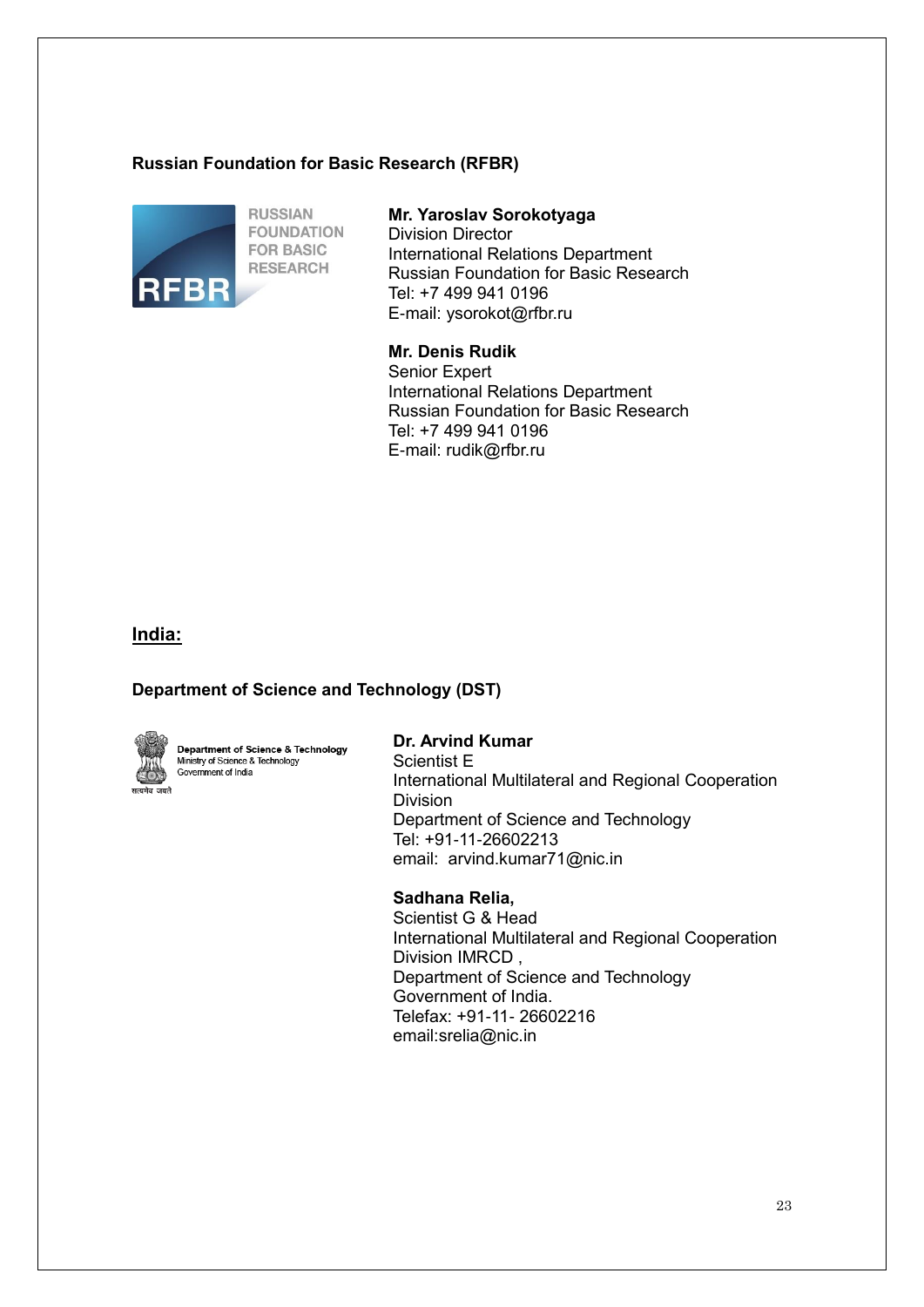**China:**

**Ministry of Science and Technology (MOST)**



# **MA Zongwen (Mr.)**

Programme Officer China Science and Technology Exchange Center Ministry of Science and Technology (MOST), China Tel : +86-10-68598019 E-mail: mazw@cstec.org.cn

### **LI Wenjing (Ms.)**

Programme Officer Department of International Cooperation Ministry of Science and Technology (MOST), China Tel: +86-10-58881321 E-mail: liwj@most.cn

### **National Natural Science Foundation of China (NSFC)**



### **Rong Nianhe (Mr.)**

Programme Officer Bureau of International Cooperation National Natural Science Foundation of China Tel: +86-10-62326998 Fax: +86-10-62327004 E-mail: rongnh@nsfc.gov.cn

## **South Africa:**

#### **National Research Foundation (NRF)**



#### **Ms. Nombuso Madonda**

Professional Officer International Relations and Cooperation National Research Foundation Tel: +27 (0) 12 481 4285 Email: nombuso.madonda@nrf.ac.za

#### **Ms. Tebatso Leduka**

Liaison Officer: Grants Management and Systems Administration (GMSA) Tel: +27 12 481 4029 Email: tebatso@nrf.ac.za